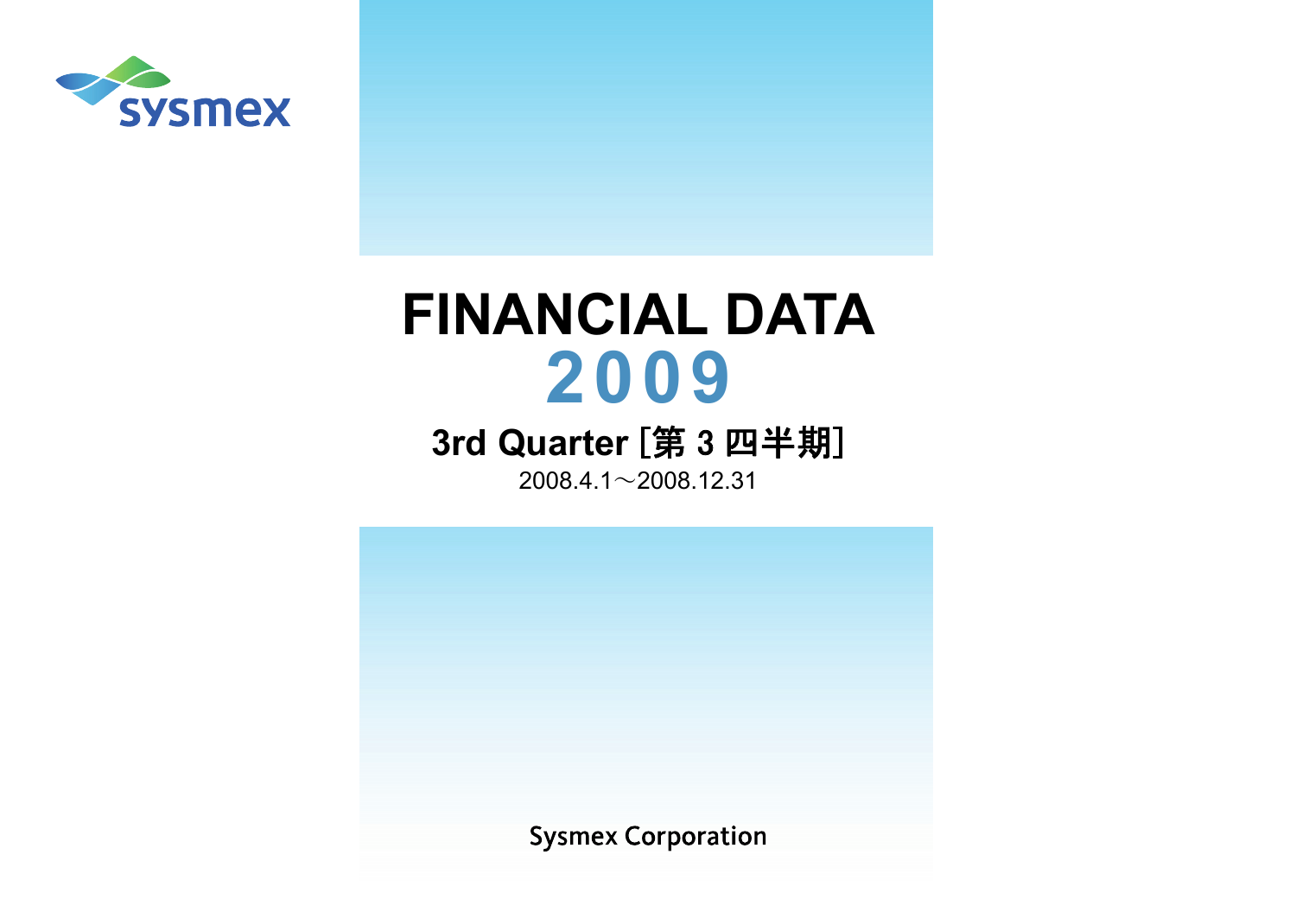#### **CONTENTS**

| <連結データ>           | $\leq$ Consolidated Data $>$                                                                                                          |    |
|-------------------|---------------------------------------------------------------------------------------------------------------------------------------|----|
| 連結決算概要            | <b>Financial Summary (Consolidated)</b>                                                                                               |    |
| 連結貸借対照表           | <b>Consolidated Balance Sheets</b>                                                                                                    | 2  |
| 連結損益計算書           | <b>Consolidated Income Statement</b>                                                                                                  | 4  |
| 連結キャッシュフロ一計算書     | <b>Consolidated Cash Flow Statement</b>                                                                                               | 5  |
| 収益の状況             | <b>Sales and Profit</b>                                                                                                               | 6  |
| 資産および負債・純資産の状況    | Assets, Liabilities and Net Assets                                                                                                    | 7  |
| 設備投資の状況           | <b>Capital Expenditure</b>                                                                                                            | 8  |
| 地域別・事業別・品目別売上高    | Net Sales by Destination, Business and Product type                                                                                   | 9  |
| 地域別・事業別売上高        | Net Sales by Destination (Net Sales to customers in the Region) and Business                                                          | 10 |
| 所在地別売上高および営業利益の状況 | Net Sales and Operating Income (Loss) by Geographical Region<br>(Net Sales and Operating Income (Loss) of subsidiaries in the Region) | 14 |

| <単独データ>  | $\le$ Non-Consolidated Data $>$    |    |
|----------|------------------------------------|----|
| 主要単独財務指標 | Non-Consolidated Financial Summary | 16 |

| <関連データ>      | $\leq$ Associated Data $>$                      |    |
|--------------|-------------------------------------------------|----|
| 株式情報         | <b>Stock Information</b>                        | 17 |
| 1株当たり指標      | <b>Per Share Data</b>                           | 18 |
| 会社概要         | <b>Corporate Data</b>                           | 20 |
| 連結子会社および関連会社 | <b>Consolidated Subsidiaries and Affiliates</b> | 21 |

- 2009年3月期第1四半期の連結決算よりシスメックス・ビオメリュー株式会社の業績 が反映されています。
- At the beginning of 1st quarter of fiscal year ended March 31, 2009, the consolidated figures include the results of SYSMEX bioMerieux Co., Ltd.
- 2007年3月期通期の連結決算よりシスメックスデジタナの業績が反映されています。
- The consolidated figures for fiscal year ended March 31, 2007 include the results of the annual period of SYSMEX DIGITANA AG.
- 2006年3月期の第1四半期より、一部を除く連結子会社の決算期を親会社に統一して います。
- At the beginning of 1st quarter of fiscal year ended March 31, 2006, closing date of most consolidated subsidiaries was changed to be aligned with Sysmex Corporation.
- 2005年11月18日付で1株を2株に株式分割を実施しました。
- The shares of shareholders was split two for one on November 18, 2005.

#### 本資料のうち、業績見通し等に記載されている各数値は、現在入手可能な情報に よる判断および仮定に基づき算出しており、判断や仮定に内在する不確定性およ び今後の事業運営や内外の状況変化により、実際の業績等が見通しの数値と大きく異なる可能性があります。

#### Forward-looking Statements

This material contains forward-looking statements about Sysmex Corporation and its group companies (the Sysmex Group). These forward-looking statements are based on current judgments and assumptions of the Sysmex Group in light of the information currently available to it, and involve known and unknown risks, uncertainties and other factors, including but not limited to: global economic conditions, competitive situations and changes in exchange rates. Such risks, uncertainties and other factors may cause our actual results, performance, achievements or financial position to be materially different from any future results, performance, achievements or financial position expressed or implied by these forward-looking statements.

目次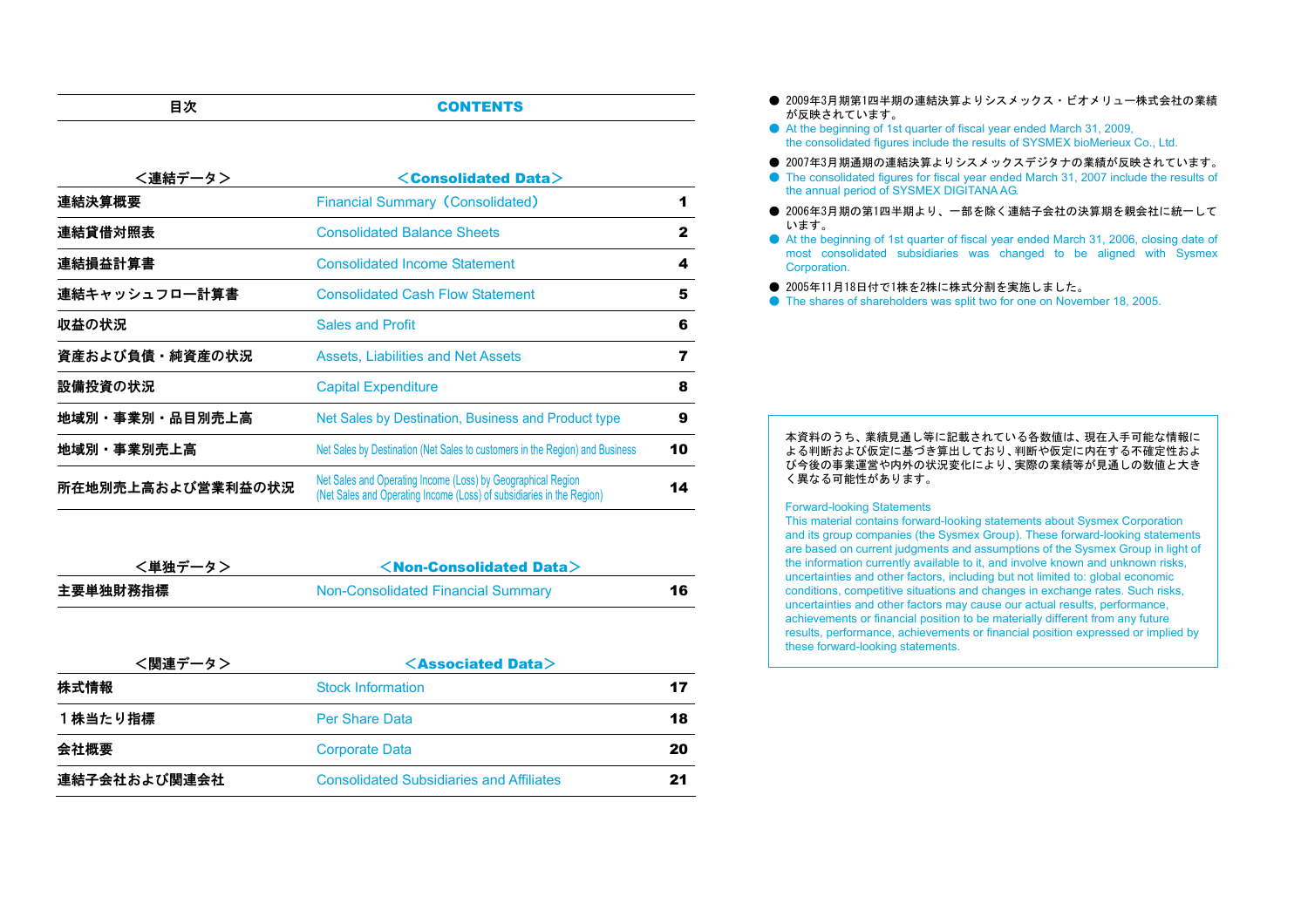### 連結データ *Consolidated Data*

### 連結決算概要[第3四半期累計]

### *Financial Summary(Consolidated) [3rd Quarter]*

|                  |                                                  |       | 決算期 Fiscal Term         | 2005.3 3Q         | 2006.3 3Q         | 2007.3 3Q         | 2008.3 3Q                                       | 2009.3 3Q               | 2009.3 通期予想       |
|------------------|--------------------------------------------------|-------|-------------------------|-------------------|-------------------|-------------------|-------------------------------------------------|-------------------------|-------------------|
| 項目 Item          |                                                  |       |                         |                   |                   |                   |                                                 |                         | (Forecast)        |
| 売上高              | <b>Net Sales</b>                                 | (百万円) | $(*$ million)           | 54,129            | 62,915            | 70,755            | 78,338                                          | 80,636                  | 114,000           |
| 連単倍率             | Consolidated / Non-consolidated                  |       |                         | 1.47              | 1.56              | 1.65              | 1.74                                            | 1.63                    |                   |
| 営業利益             | Operating Income                                 | (百万円) | $(\frac{4}{3})$ million | 6,174             | 7,273             | 8,558             | 9,806                                           | 10,088                  | 14,000            |
| 連単倍率             | Consolidated / Non-consolidated                  |       |                         | 2.13              | 2.18              | 2.35              | 1.87                                            | 2.81                    |                   |
| 経常利益             | <b>Ordinary Income</b>                           | (百万円) | $(*$ million)           | 6,892             | 8,386             | 9,334             | 10,461                                          | 7,886                   | 11,500            |
| 連単倍率             | Consolidated / Non-consolidated                  |       |                         | 1.49              | 1.34              | 1.42              | 1.30                                            | 1.59                    |                   |
| 当期純利益            | Net Income                                       | (百万円) | $(*$ million)           | 3,875             | 4,869             | 5,654             | 6,607                                           | 4,611                   | 6,700             |
| 連単倍率             | Consolidated / Non-consolidated                  |       |                         | 1.48              | 1.20              | 1.28              | 1.35                                            | 1.34                    |                   |
| 1株当たり当期純利益       | Net Income per Share                             | (H)   | $(\c{4})$               | 155.20            | 97.55             | 112.91            | 129.53                                          | 90.20                   |                   |
| 自己資本当期純利益率       | Return on Equity [ROE]                           | (96)  |                         |                   |                   |                   |                                                 |                         |                   |
| 売上総利益率           | <b>Gross Profit per Net Sales</b>                | (96)  |                         | 58.7              | 58.6              | 58.6              | 60.3                                            | 65.5                    | 62.9              |
| 売上高経常利益率         | <b>Ordinary Income per Net Sales</b>             | (96)  |                         | 12.7              | 13.3              | 13.2              | 13.4                                            | 9.8                     | 10.1              |
| 売上高当期純利益率        | Net Income per Net Sales                         | (96)  |                         | 7.2               | 7.7               | 8.0               | 8.4                                             | 5.7                     | 5.9               |
| 営業活動によるキャッシュ・フロー | <b>Net Cash Provided by Operating Activities</b> | (百万円) | $(4$ million)           | 4,014             | 4,129             | 4.598             | 5,995                                           | 7,461                   |                   |
| 投資活動によるキャッシュ・フロー | Net Cash Used in Investing Activities            | (百万円) | $(*$ million)           | $\triangle$ 5,047 | $\triangle$ 4,019 | $\triangle$ 5.000 | $\triangle$ 8,074                               | $\triangle$ 9,634       |                   |
| 財務活動によるキャッシュ・フロー | Net Cash Used in Financing Activities            | (百万円) | $(*)$ million)          | $\triangle$ 2,308 | $\triangle$ 1,106 | $\Delta$ 688      | $\triangle$ 1,329                               | 6,310                   |                   |
| 現金及び現金同等物の期末残高   | Cash and Cash Equivalents, End of Year           | (百万円) | $(*$ million)           | 10.486            | 9,282             | 8,610             | 9,405                                           | 12,342                  |                   |
|                  |                                                  |       | 決算期 Fiscal Tern         |                   |                   |                   |                                                 |                         | 増減                |
| 項目 Item          |                                                  |       |                         |                   |                   |                   | 2005.3 F.Y. 2006.3 F.Y. 2007.3 F.Y. 2008.3 F.Y. | 2009.3 3Q               | (Variance)        |
| 資本金              | <b>Capital Stock</b>                             | (百万円) | $(*$ million)           | 7,954             | 7,954             | 8,501             | 8,651                                           | 8,678                   | 27                |
| 自己株控除後期末株式数      | <b>Number of Shares Outstanding</b>              | (千株)  | (thousand shares)       | 24,962.6          | 49,917.0          | 50,563.3          | 51,107.2                                        | 51,138.2                | 31.0              |
| 純資産 ※            | Net Assets $\mathbb{\times}$                     | (百万円) | $(*$ million)           | 56,149            | 62.646            | 72,396            | <b>79,117</b>                                   | 75,714                  | $\triangle$ 3,403 |
| 総資産              | <b>Total Assets</b>                              | (百万円) | $(4$ million)           | 77,660            | 87,446            | 101,225           | 109,027                                         | 117,478                 | 8,451             |
| 自己資本比率 ※         | Equity Ratio X                                   | (96)  |                         | 72.3              | 71.3              | 70.5              | 72.2                                            | 64.0                    | $\triangle$ 8.2   |
| 1株当たり純資産 ※       | Net Assets per Share *                           | (H)   | $(\cfrac{\gamma}{2})$   | 2,244.85          | 1,251.81          | 410.99,           | 540.95                                          | l,469.79 <mark> </mark> | $\Delta$ 71.16    |

※過年度の数値については、従来の「株主資本」を「純資産」の欄に、「株主資本比率」を「自己資本比率」の欄に、「1株当たり株主資本」を「1株当たり純資産」の欄に記載しております。

With regards to the figures for previous period, the original "Shareholders' Equity" is described in the "Net Assets" column, the original "Shareholders' Equity Ratio" in the "Equity Ratio" column and the original "Shareho

### 換算レート

**Average Exchange Rates in the Periods** 

| 3月31日に終了する各年度<br><b>Years ended March 31</b> |      |     | 2004.3 | 2005.3 | 2006.3 | 2007.3 | 2008.3 | 2009.3 通期予想<br>(Forecast) |
|----------------------------------------------|------|-----|--------|--------|--------|--------|--------|---------------------------|
| <b>USドル</b>                                  | USD  | (円) | 16.0   | 108.2  | 113.3  | 117.0  | 114.3  | 100.9                     |
| ユーロ                                          | Eurc | (円) | 131.0  | 134.5  | 137.9  | 150.1  | 161.5  | 143.0                     |

●通期予想は、2009年2月に修正したものです。 **OBusiness forecast was revised on February 2009.**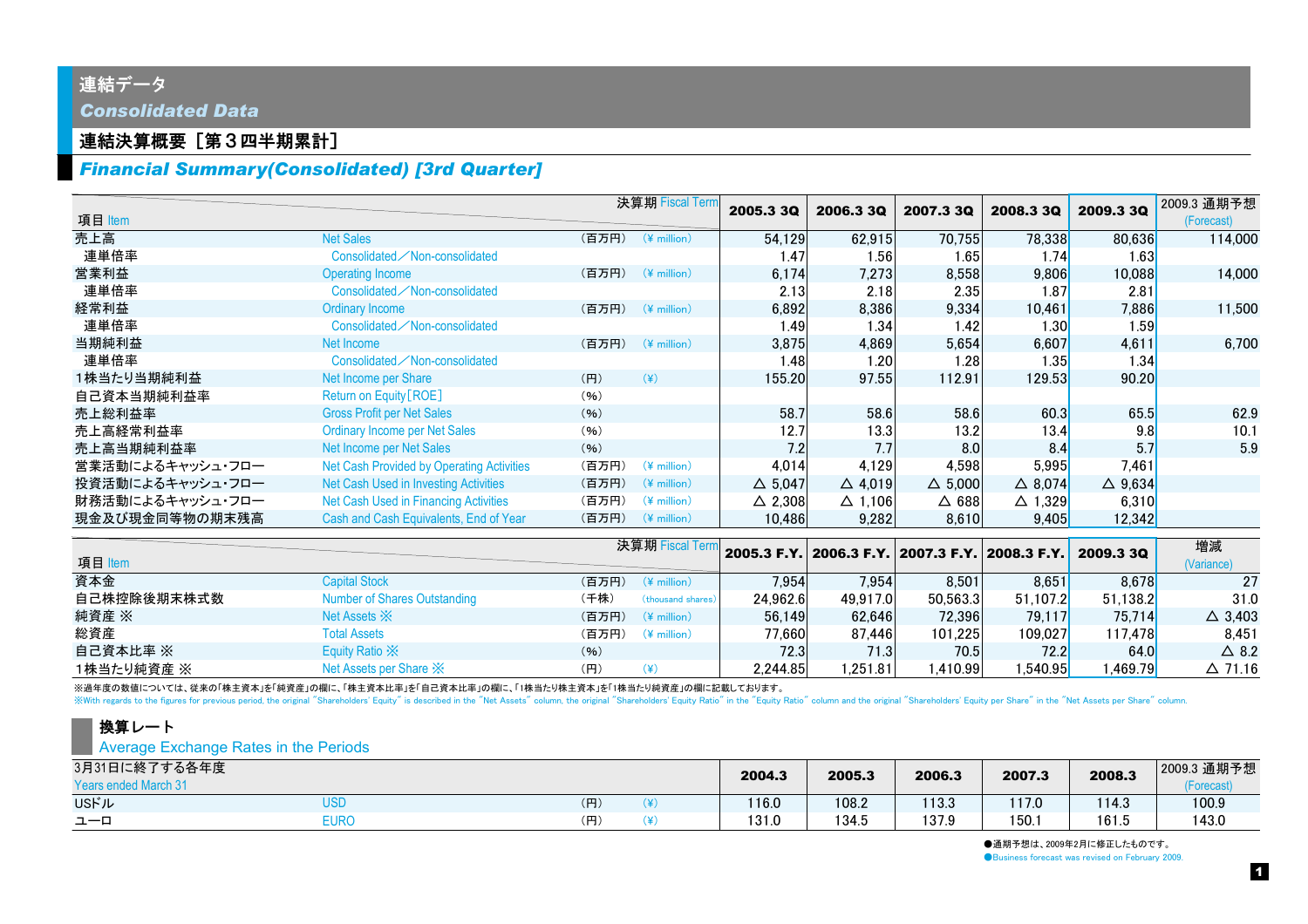### 連結貸借対照表 [第3四半期累計]

### *Consolidated Balance Sheets [3rd Quarter]*

資産の部

Assets Section

|           | 決算期 Fiscal Term                        |                | 2005.3 F.Y. | 2006.3 F.Y.     |       | 2007.3 F.Y.   |       | 2008.3 F.Y.     |       | 2009.3 3Q     |       | 増減              |
|-----------|----------------------------------------|----------------|-------------|-----------------|-------|---------------|-------|-----------------|-------|---------------|-------|-----------------|
| 項目 Item   |                                        |                | %           |                 | %     |               | %     |                 | %     |               | %     | (Variance)      |
| 流動資産      | <b>Current Assets</b>                  | 50,060         | 64.5        | 54.851          | 62.7  | 66.120        | 65.3  | 66.923          | 61.4  | 67,806        | 57.7  | 883             |
| 現金及び預金    | <b>Cash and Cash Equivalents</b>       | 8,490          | 10.9        | 9.485           | 10.8  | 12.793        | 12.6  | 9.694           | 8.9   | 12,393        | 10.5  | 2,699           |
| 受取手形及び売掛金 | <b>Trade Notes and Trade Accounts</b>  | 23,426         | 30.2        | 26,145          | 29.9  | 31,910        | 31.5  | 32,965          | 30.2  | 27,767        | 23.6  | $\Delta$ 5,198  |
| 有価証券      | <b>Marketable Securities</b>           | 2,053          | 2.6         | 28              | 0.0   | 41            | 0.0   | 71              | 0.1   | 80            | 0.1   |                 |
| 棚卸資産      | <b>Inventories</b>                     | 13.496         | 17.4        | 15.291          | 17.5  | 16.563        | 16.4  | 18.341          | 16.8  | 19,851        | 16.9  | 1.510           |
| 繰延税金資産    | <b>Deferred Tax Assets</b>             | 2,004          | 2.6         | 2.540           | 2.9   | 3,668         | 3.6   | 4.492           | 4.1   | 4,926         | 4.2   | 434             |
| 前払費用      | <b>Prepaid Expenses</b>                | 484            | 0.6         | 614             | 0.7   | 788           | 0.8   | 796             | 0.7   | 708           | 0.6   | $\Delta$ 88     |
| 短期貸付金     | Short-term Loans Receivable            |                | 0.0         |                 | 0.0   |               | 0.0   |                 | 0.0   |               |       | $\triangle$ 2   |
| その他の流動資産  | <b>Other Current Assets</b>            | 417            | 0.5         | 1.161           | 1.3   | 861           | 0.9   | 1,058           | 1.0   | 2.474         | 2.1   | 1,416           |
| 貸倒引当金     | <b>Allowance for Doubtful Accounts</b> | $\Delta$ 317   |             | $\triangle$ 419 |       | $\Delta$ 508  |       | $\triangle$ 500 |       | △ 397         |       | 103             |
| 固定資産      | <b>Fixed Assets</b>                    | 27,599         | 35.5        | 32,594          | 37.3  | 35,104        | 34.7  | 42,103          | 38.6  | 49,672        | 42.3  | 7,569           |
| 有形固定資産    | <b>Property, Plant and Equipment</b>   | 17,962         | 23.1        | 21.444          | 24.5  | 23,780        | 23.5  | 29,082          | 26.7  | 36.698        | 31.2  | 7.616           |
| 建物及び構築物   | <b>Buildings and Structures</b>        | 7.011          | 9.0         | 7.555           | 8.6   | 8,164         | 8.1   | 9.256           | 8.5   | 16,590        | 14.1  | 7,334           |
| 機械装置及び運搬具 | <b>Machinery and Equipment</b>         | 1,610          | 2.1         | 1.744           | 2.0   | 2,288         | 2.3   | 3,093           | 2.8   | 3,832         | 3.3   | 739             |
| 工具器具及び備品  | <b>Furniture and Fixtures</b>          | 3.089          | 4.0         | 3.387           | 3.9   | 3.786         | 3.7   | 4.219           | 3.9   | 4,158         | 3.5   | $\Delta$ 61     |
| 土地        | Land                                   | 6.004          | 7.7         | 7.738           | 8.8   | 7.871         | 7.8   | 7.909           | 7.3   | 7.894         | 6.7   | $\Delta$ 15     |
| リース資産     | <b>Lease Assets</b>                    |                |             |                 |       |               |       |                 |       | 3,889         | 3.3   |                 |
| 建設仮勘定     | <b>Construction in Progress</b>        | 246            | 0.3         | 1.018           | 1.2   | 1.669         | 1.6   | 4.603           | 4.2   | 332           | 0.3   | $\Delta$ 4,271  |
| 無形固定資産    | <b>Intangible Fixed Assets</b>         | 2,834          | 3.6         | 3.244           | 3.7   | 3,726         | 3.7   | 5.795           | 5.3   | 5,110         | 4.3   | $\triangle$ 685 |
| 投資その他の資産  | <b>Investments and Other Assets</b>    | 6,802          | 8.8         | 7.905           | 9.0   | 7,598         | 7.5   | 7,226           | 6.6   | 7,863         | 6.7   | 637             |
| 投資有価証券    | <b>Investment Securities</b>           | 2,493          | 3.2         | 3.988           | 4.6   | 3,004         | 3.0   | 3.077           | 2.8   | 3,291         | 2.8   | 214             |
| 長期貸付金     | <b>Long-term Loans Receivable</b>      |                | 0.0         |                 | 0.0   |               | 0.0   |                 | 0.0   | 29            | 0.0   | 25              |
| 長期前払費用    | <b>Long-term Prepaid Expenses</b>      | 124            | 0.2         | 110             | 0.1   | 179           | 0.2   | 154             | 0.1   | 137           | 0.1   | $\Delta$ 17     |
| 投資不動産     | <b>Investments in Real Estates</b>     | 2,288          | 2.9         | 2,173           | 2.5   | 2.136         | 2.1   | 2.124           | 1.9   | 2.109         | 1.8   | $\Delta$ 15     |
| 前払年金費用    | <b>Prepaid Pension Expenses</b>        |                |             |                 |       | 465           | 0.5   |                 |       |               |       |                 |
| その他の投資    | <b>Other Investments</b>               | 1,465          | 1.9         | 1.454           | 1.7   | 1.697         | 1.7   | 1,612           | 1.5   | 1.560         | 1.3   | $\Delta$ 52     |
| 繰延税金資産    | <b>Deferred Tax Assets</b>             | 453            | 0.6         | 177             | 0.2   | 115           | 0.1   | 255             | 0.2   | 737           | 0.6   | 482             |
| 貸倒引当金     | <b>Allowance for Doubtful Accounts</b> | $\triangle$ 29 |             | $\triangle$ 3   |       | $\triangle$ 3 |       | $\triangle$ 3   |       | $\triangle$ 3 |       | $\mathbf 0$     |
| 繰延資産      | <b>Deferred Assets</b>                 |                |             |                 |       |               |       |                 |       |               |       |                 |
| 社債発行費     | <b>Bond Issue Cost</b>                 |                |             |                 |       |               |       |                 |       |               |       |                 |
| 資産合計      | <b>Total Assets</b>                    | 77.660         | 100.0       | 87.446          | 100.0 | 101,225       | 100.0 | 109.027         | 100.0 | 117.478       | 100.0 | 8.451           |

(百万円) (構成比:%) (\ million) (Ratio:%)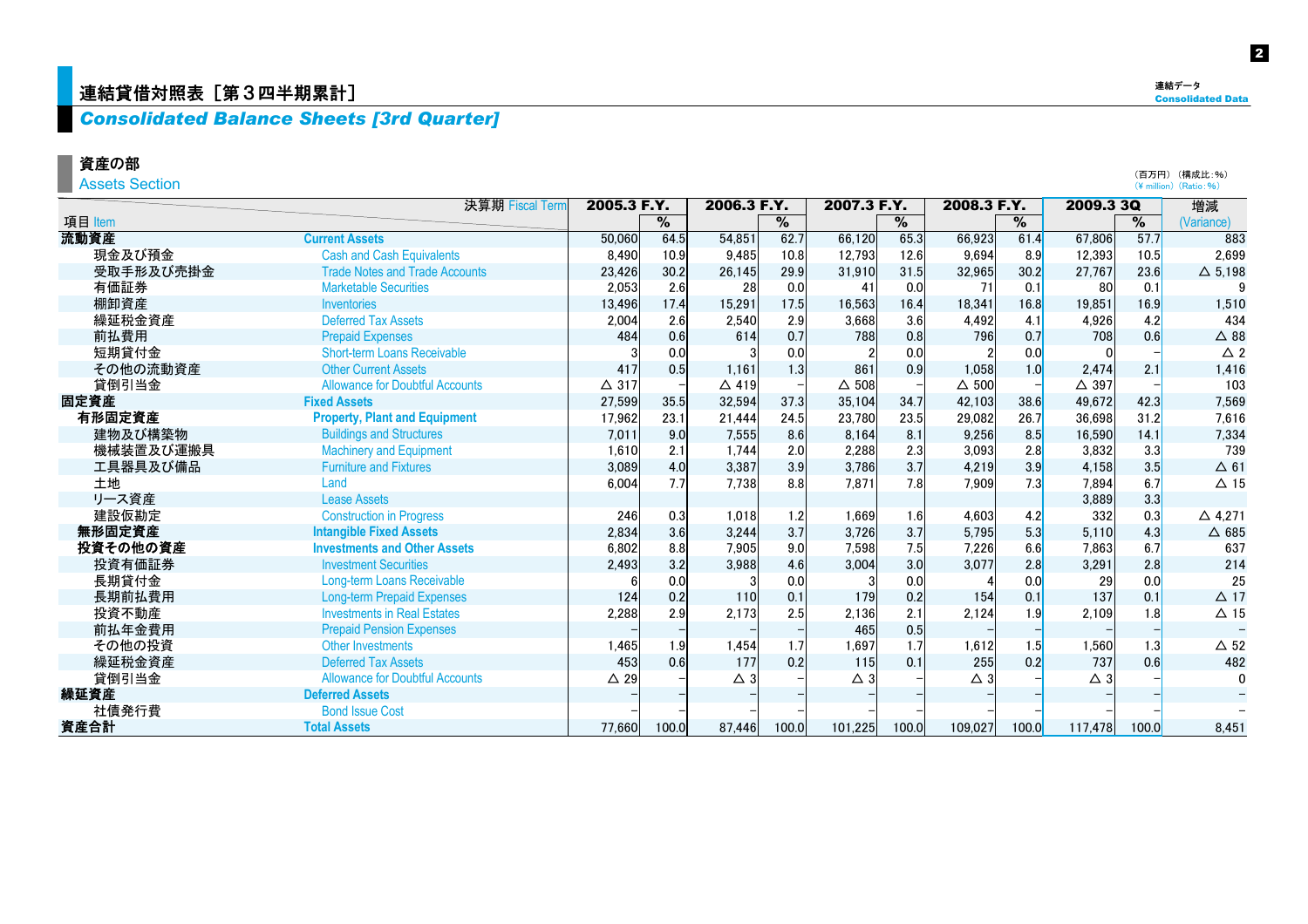### 負債・純資産の部

Liabilities and Net Assets

|                | 決算期 Fiscal Term                                     | 2005.3 F.Y.  |                          | 2006.3 F.Y.  |                          | 2007.3 F.Y.  |                          | 2008.3 F.Y.    |                          | 2009.3 3Q         |                          | 増減                |
|----------------|-----------------------------------------------------|--------------|--------------------------|--------------|--------------------------|--------------|--------------------------|----------------|--------------------------|-------------------|--------------------------|-------------------|
| 項目 Item        |                                                     |              | $\overline{\frac{9}{0}}$ |              | $\overline{\frac{9}{0}}$ |              | $\overline{\frac{9}{6}}$ |                | $\overline{\frac{9}{0}}$ |                   | $\overline{\frac{9}{6}}$ | (Variance)        |
| 流動負債           | <b>Current Liabilities</b>                          | 18,161       | 23.4                     | 20,967       | 24.0                     | 25,634       | 25.3                     | 26,241         | 24.1                     | 35,791            | 30.5                     | 9,550             |
| 支払手形及び買掛金      | <b>Trade Notes and Trade Accounts</b>               | 8,239        | 10.6                     | 8,868        | 10.1                     | 10,731       | 10.6                     | 11,247         | 10.3                     | 10,277            | 8.7                      | $\triangle$ 970   |
| 短期借入金          | <b>Short-term Bank Loans</b>                        | 73           | 0.1                      | 146          | 0.2                      | 79           | 0.1                      | 546            | 0.5                      | 10,759            | 9.2                      | 10,213            |
| 未払法人税等         | <b>Income Taxes Payable</b>                         | 1,939        | 2.5                      | 2,664        | 3.0                      | 3,244        | 3.2                      | 2,061          | 1.9                      | 778               | 0.7                      | $\triangle$ 1,283 |
| 繰延税金負債         | <b>Deferred Tax Liabilities</b>                     |              |                          | 3            | 0.0                      | 3            | 0.0                      | $\overline{2}$ | 0.0                      |                   | 0.0                      | $\mathbf{0}$      |
| 未払費用           | <b>Accrued Expenses</b>                             | 2,057        | 2.6                      | 2,221        | 2.5                      | 2,794        | 2.8                      | 3,343          | 3.1                      | 3,148             | 2.7                      | $\Delta$ 195      |
| 賞与引当金          | <b>Reserve for Bonuses</b>                          | 1,758        | 2.3                      | 2,057        | 2.4                      | 2,403        | 2.4                      | 2,643          | 2.4                      | 1,589             | 1.4                      | $\triangle$ 1,054 |
| 役員賞与引当金        | <b>Reserve for Directors' Bonuses</b>               |              |                          |              |                          | 163          | 0.2                      | 182            | 0.2                      | 170               | 0.1                      | $\triangle$ 12    |
| 製品保証引当金        | <b>Reserve for Product Warranties</b>               | 225          | 0.3                      | 407          | 0.5                      | 541          | 0.5                      | 423            | 0.4                      | 216               | 0.2                      | $\triangle$ 207   |
| その他の流動負債       | <b>Other Current Liabilities</b>                    | 3,867        | 5.0                      | 4,598        | 5.3                      | 5,672        | 5.6                      | 5,790          | 5.3                      | 8,847             | 7.5                      | 3,057             |
| 固定負債           | <b>Long-term Liabilities</b>                        | 2,546        | 3.3                      | 2,971        | 3.4                      | 3,195        | 3.2                      | 3,668          | 3.4                      | 5,972             | 5.1                      | 2,304             |
| 長期借入金          | Long-term Debt                                      | 22           | 0.0                      | 3            | 0.0                      | 82           | 0.1                      | 13             | 0.0                      | $\Omega$          |                          | $\Delta$ 13       |
| 繰延税金負債         | <b>Deferred Tax Liabilities</b>                     | 766          | 1.0                      | 1,067        | 1.2                      | 1,387        | 1.4                      | 1,701          | 1.6                      | 492               | 0.4                      | $\triangle$ 1,209 |
| 退職給付引当金        | <b>Liability for Retirement Benefits</b>            | 322          | 0.4                      | 162          | 0.2                      | 143          | 0.1                      | 354            | 0.3                      | 415               | 0.4                      | 61                |
| 役員退職慰労引当金      | <b>Liability for Directors' Retirement Benefits</b> | 298          | 0.4                      | 284          | 0.3                      | 264          | 0.3                      | 247            | 0.2                      | 196               | 0.2                      | $\Delta$ 51       |
| その他            | <b>Other Long-term Liabilities</b>                  | 1,136        | 1.5                      | 1,454        | 1.7                      | 1,317        | 1.3                      | 1,351          | 1.2                      | 4,867             | 4.1                      | 3,516             |
| 負債合計           | <b>Total Liabilities</b>                            | 20,708       | 26.7                     | 23,939       | 27.4                     | 28,829       | 28.5                     | 29.910         | 27.4                     | 41,764            | 35.6                     | 11,854            |
| 少数株主持分         | <b>Minority Interests</b>                           | 802          | 1.0                      | 860          | 1.0                      |              |                          |                |                          |                   |                          |                   |
| 資本金            | <b>Capital Stock</b>                                | 7,954        | 10.2                     | 7,954        | 9.1                      |              |                          |                |                          |                   |                          |                   |
| 資本剰余金          | <b>Capital Surplus</b>                              | 11,182       | 14.4                     | 11.184       | 12.8                     |              |                          |                |                          |                   |                          |                   |
| 利益剰余金          | <b>Earned Surplus</b>                               | 36,050       | 46.4                     | 41,550       | 47.5                     |              |                          |                |                          |                   |                          |                   |
| その他有価証券評価差額金   | Unrealized Gain on Avaibable-for-Sale Securities    | 656          | 0.8                      | 1,234        | 1.4                      |              |                          |                |                          |                   |                          |                   |
| 為替換算調整勘定       | <b>Foreign Currency Translation Adjustments</b>     | 423          | 0.5                      | 872          | 1.0                      |              |                          |                |                          |                   |                          |                   |
| 自己株式           | <b>Treasury Stock</b>                               | $\Delta$ 118 |                          | $\Delta$ 150 |                          |              |                          |                |                          |                   |                          |                   |
| 資本合計           | <b>Total Shareholders' Equity</b>                   | 56,149       | 72.3                     | 62,646       | 71.6                     |              |                          |                |                          |                   |                          |                   |
| 負債・少数株主持分・資本合計 | <b>Total Liabilities, Minority Interests</b>        | 77,660       | 100.0                    | 87,446       | 100.0                    |              |                          |                |                          |                   |                          |                   |
|                | and Shareholders' Equity                            |              |                          |              |                          |              |                          |                |                          |                   |                          |                   |
| 株主資本           | <b>Owners' Equity</b>                               |              |                          |              |                          | 68,864       | 68.0                     | 77,791         | 71.4                     | 77,819            | 66.2                     | 28                |
| 資本金            | <b>Capital Stock</b>                                |              |                          |              |                          | 8,501        | 8.4                      | 8,651          | 7.9                      | 8,678             | 7.4                      | 27                |
| 資本剰余金          | <b>Capital Surplus</b>                              |              |                          |              |                          | 11,731       | 11.6                     | 13,588         | 12.5                     | 13,617            | 11.6                     | 29                |
| 利益剰余金          | <b>Earned Surplus</b>                               |              |                          |              |                          | 48,794       | 48.2                     | 55,737         | 51.1                     | 55,718            | 47.4                     | $\triangle$ 19    |
| 自己株式           | <b>Treasury Stock</b>                               |              |                          |              |                          | $\Delta$ 163 |                          | $\Delta$ 185   |                          | $\Delta$ 196      |                          | $\Delta$ 11       |
| 評価 換算差額等       | <b>Valuation and Translation Adjustments</b>        |              |                          |              |                          | 2,480        | 2.4                      | 962            | 0.9                      | $\triangle$ 2,656 |                          | $\triangle$ 3,618 |
| その他有価証券評価差額金   | Unrealized Gain on Avaibable-for-Sale Securities    |              |                          |              |                          | 805          | 0.8                      | 351            | 0.3                      | 34                | 0.0                      | $\Delta$ 317      |
| 為替換算調整勘定       | <b>Foreign Currency Translation Adjustments</b>     |              |                          |              |                          | 1,674        | 1.7                      | 610            | 0.6                      | $\triangle$ 2,691 |                          | $\triangle$ 3,301 |
| 新株予約権          | <b>Subscription Rights to Shares</b>                |              |                          |              |                          |              |                          | 236            | 0.2                      | 491               | 0.4                      | 255               |
| 少数株主持分         | <b>Minority Interests</b>                           |              |                          |              |                          | 1.051        | 1.0                      | 127            | 0.1                      | 59                | 0.1                      | $\Delta$ 68       |
| 純資産合計          | <b>Total Net Assets</b>                             |              |                          |              |                          | 72,396       | 71.5                     | 79,117         | 72.6                     | 75,714            | 64.4                     | $\triangle$ 3,403 |
| 負債・純資産合計       | <b>Total Liabilities and Total Net Assets</b>       |              |                          |              |                          | 101,225      | 100.0                    | 109,027        | 100.0                    | 117,478           | 100.0                    | 8,451             |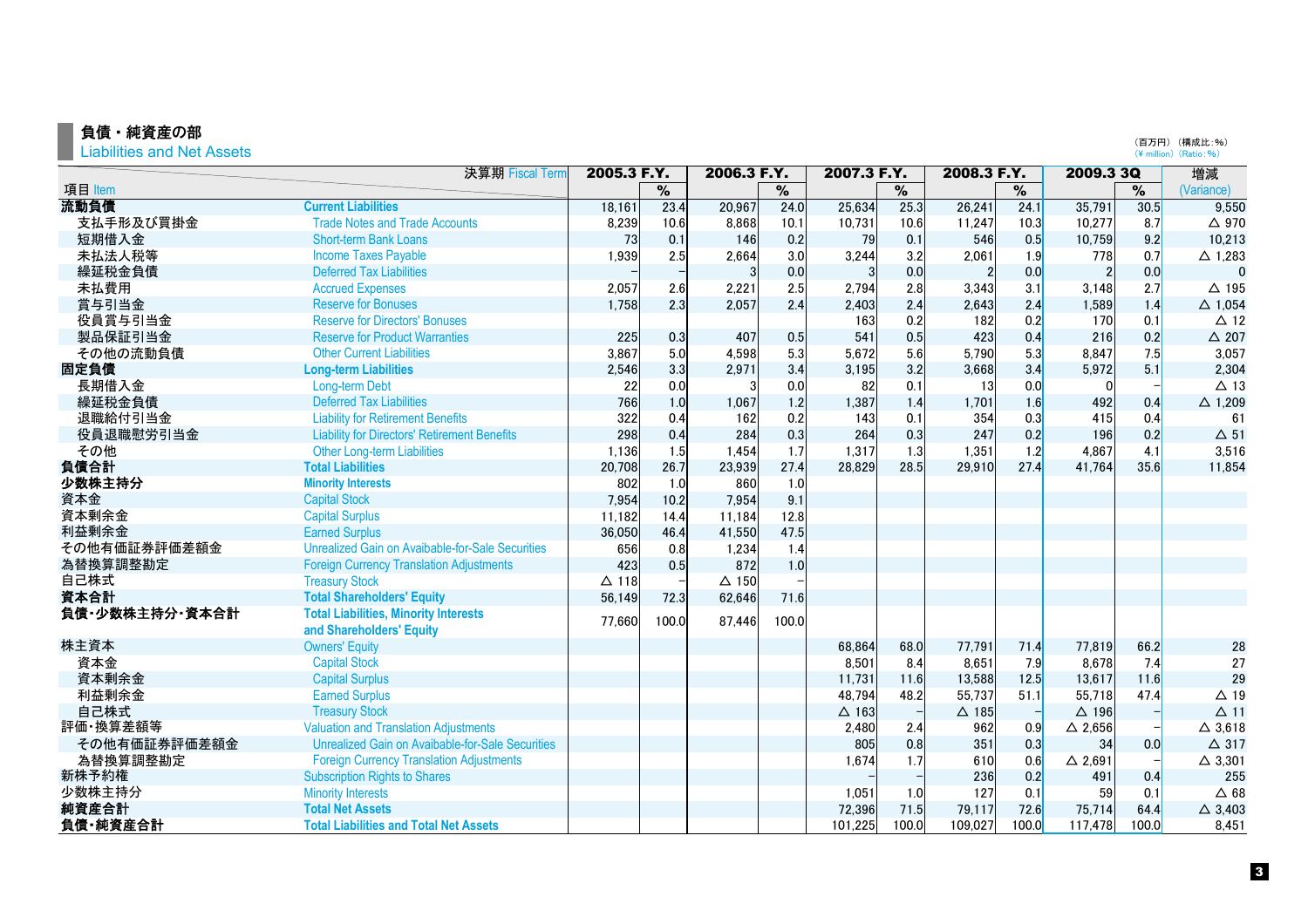### **直結損益計算書[第3四半期累計]**

### *Consolidated Income Statement [3rd Quarter]*

| ---                      |
|--------------------------|
| <b>Consolidated Data</b> |
|                          |
|                          |
|                          |

連結データ

(百万円) (構成比:%)<br>(¥ million) (Ratio:%)

|              | 決算期 Fiscal Term                                        | 2005.3 3Q      |       | 2006.3 3Q      |       | 2007.3 3Q       |               |                | 2008.3 3Q |                 | 2009.3 3Q |
|--------------|--------------------------------------------------------|----------------|-------|----------------|-------|-----------------|---------------|----------------|-----------|-----------------|-----------|
| 項目 Item      |                                                        |                | $\%$  |                | $\%$  |                 | $\frac{9}{6}$ |                | $\%$      |                 | %         |
| 売上高          | <b>Net Sales</b>                                       | 54.129         | 100.0 | 62.915         | 100.0 | 70,755          | 100.0         | 78,338         | 100.0     | 80,636          | 100.0     |
| 売上原価         | <b>Cost of Sales</b>                                   | 22,370         | 41.3  | 26,044         | 41.4  | 29,292          | 41.4          | 31,134         | 39.7      | 27,783          | 34.5      |
| 売上総利益        | <b>Gross Profit</b>                                    | 31,759         | 58.7  | 36,870         | 58.6  | 41,463          | 58.6          | 47,203         | 60.3      | 52,853          | 65.5      |
| 販売費及び一般管理費   | Selling, General and Administrative                    | 25.583         | 47.3  | 29.596         | 47.0  | 32,904          | 46.5          | 37,397         | 47.7      | 42,764          | 53.0      |
| 営業利益         | <b>Operating Income</b>                                | 6.174          | 11.4  | 7,273          | 11.6  | 8,558           | 12.1          | 9,806          | 12.5      | 10,088          | 12.5      |
| 営業外収益        | Non-Operating Income                                   | 985            | 1.8   | 1,342          | 2.1   | 1,063           | 1.5           | 885            | 1.1       | 751             | 0.9       |
| 受取利息及び配当金    | <b>Interest and Dividend Income</b>                    |                |       | 74             |       | 106             |               | 170            |           | 157             |           |
| 受取ロイヤルティ     | <b>Royalty</b>                                         |                |       | 38             |       | 36              |               | 26             |           | 28              |           |
| 投資不動産収入      | <b>Income on Invested Real Estates</b>                 |                |       | 297            |       | 295             |               | 289            |           | 288             |           |
| 持分法による投資利益   | Equity in earnings of investees                        |                |       | 13             |       | 22              |               | 29             |           |                 |           |
| 為替差益         | Foreign Exchange Gain                                  |                |       | 788            |       | 442             |               | 195            |           |                 |           |
| その他の営業外収益    | <b>Other Non-Operating Income</b>                      |                |       | 130            |       | 159             |               | 173            |           | 276             |           |
| 営業外費用        | <b>Non-Operating Expenses</b>                          | 267            | 0.5   | 229            | 0.4   | 288             | 0.4           | 229            | 0.3       | 2,953           | 3.7       |
| 支払利息及び割引料    | <b>Interest Expenses</b>                               |                |       | 17             |       | 16              |               | 36             |           | 318             |           |
| 営業権償却        | <b>Amortization of Good Will</b>                       |                |       |                |       |                 |               |                |           |                 |           |
| 売上割引         | Cash discount                                          |                |       |                |       |                 |               |                |           |                 |           |
| 投資不動産維持費     | <b>Upkeep of invested Real Estates</b>                 |                |       | 150            |       | 124             |               | 114            |           | 120             |           |
| 為替差損         | <b>Foreign Exchange Loss</b>                           |                |       |                |       |                 |               |                |           | 2,420           |           |
| その他の営業外費用    | <b>Other Non-Operating Expenses</b>                    |                |       | 56             |       | 146             |               | 78             |           | 94              |           |
| 経常利益         | <b>Ordinary Income</b>                                 | 6,892          | 12.7  | 8,386          | 13.3  | 9,334           | 13.2          | 10,461         | 13.4      | 7,886           | 9.8       |
| 特別利益         | <b>Extraordinary Income</b>                            | 29             | 0.1   | 38             | 0.1   | 53              | 0.1           | 13             | 0.0       | 156             | 0.2       |
| 投資有価証券売却益    | <b>Gain on Sales of Investment Securities</b>          |                |       |                |       |                 |               |                |           |                 |           |
| 固定資産売却益      | Gains on sale of fixed assets                          |                |       | 6              |       | 26              |               |                |           | 133             |           |
| 貸倒引当金戻入益     | Gain on Transfer from Allowance for Bad Debts          |                |       | 24             |       | 24              |               | 10             |           | 23              |           |
| 役員退職慰労引当金戻入益 | Reversal of reserve for directors' retirement benefits |                |       |                |       |                 |               |                |           |                 |           |
| 持分変動による利益    | Investment income from change of equity                |                |       |                |       |                 |               |                |           |                 |           |
| その他          | <b>Other Extraordinary Income</b>                      |                |       |                |       |                 |               |                |           |                 |           |
| 特別損失         | <b>Extraordinary Expenses</b>                          | 329            | 0.6   | 94             | 0.1   | 89              | 0.1           | 135            | 0.2       | 712             | 0.9       |
| 有価証券等評価損     | <b>Write-down of Investment Securities</b>             |                |       |                |       |                 |               | 80             |           | 15              |           |
| 固定資産除売却損     | Loss on Disposal of Property, Plant and Equipment      |                |       | 94             |       | 89              |               | 48             |           | 354             |           |
| その他          | <b>Other Extraordinary Expenses</b>                    |                |       |                |       |                 |               |                |           | 342             |           |
| 税金等調整前当期純利益  | Income before Income Taxes and Minority Interests      | 6,592          | 12.2  | 8,330          | 13.2  | 9,298           | 13.1          | 10,339         | 13.2      | 7,330           | 9.1       |
| 法人税、住民税及び事業税 | <b>Income Taxes and Enterprise Taxes</b>               | 2,742          | 5.1   | 3,497          | 5.6   | 3.940           | 5.6           | 4,425          | 5.6       | 3,522           | 4.4       |
| 法人税等調整額      | <b>Income Taxes Adjustments</b>                        |                |       | $\triangle$ 30 |       | $\triangle$ 307 |               | $\Delta$ 668   |           | $\triangle$ 800 |           |
| 少数株主利益       | Minority Interest in Net Income                        | $\triangle$ 25 |       | $\triangle$ 7  |       | 10              | 0.0           | $\triangle$ 24 |           | $\triangle$ 2   |           |
| 当期純利益        | Net Income                                             | 3,875          | 7.2   | 4.869          | 7.7   | 5.654           | 8.0           | 6.607          | 8.4       | 4.611           | 5.7       |

4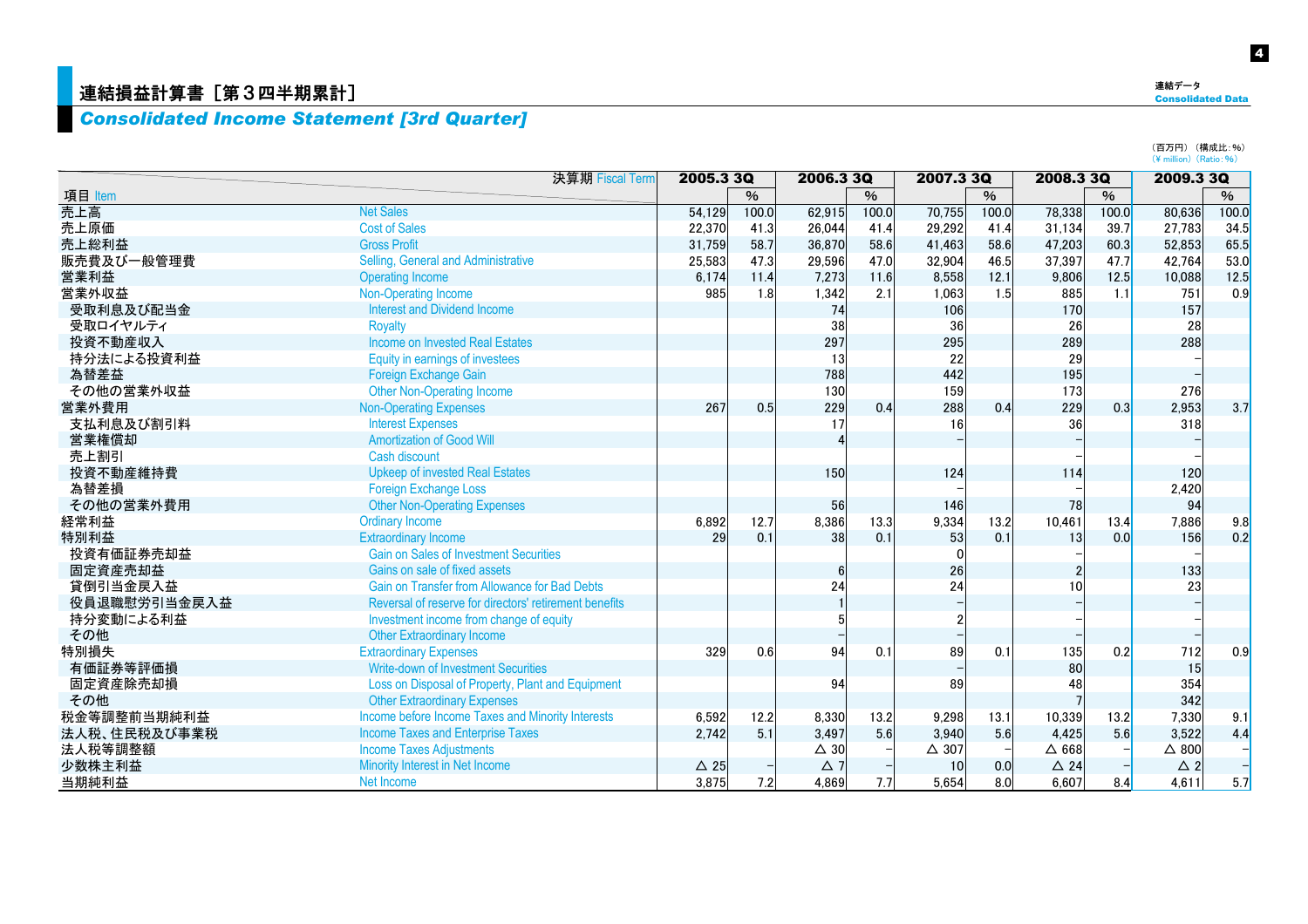### <mark>連結キャッシュフロー計算書 [第3四半期累計]</mark>

### *Consolidated Cash Flow Statement [3rd Quarter]*

連結データ

(百万円)<br>(¥ million)

| 項目 Item           |                                                                                     | 決算期 Fiscal Term | 2005.3 3Q         | 2006.3 3Q                     | 2007.3 3Q           | 2008.3 3Q         | 2009.3 3Q            |
|-------------------|-------------------------------------------------------------------------------------|-----------------|-------------------|-------------------------------|---------------------|-------------------|----------------------|
| 税金等調整前当期純利益       | Income before Income Taxes and Minority Interests                                   |                 |                   | 8,330                         | 9,298               | 10,339            | 7,330                |
| 減価償却費             | <b>Depreciation and Amortization</b>                                                |                 |                   | 2,593                         | 2.957               | 2,931             | 5.551                |
| のれん償却額            | <b>Amortization of Goodwill</b>                                                     |                 |                   | 31                            | $\triangle$ 4       | 356               | 356                  |
| 賞与引当金の増減額         | Increase (Decrease) in Reserve for Bonus                                            |                 |                   | $\triangle$ 453               | $\triangle$ 701     | $\triangle$ 756   | $\triangle$ 960      |
| 役員賞与引当金の増減額       | Increase/decrease in reserve for bonuses to directors                               |                 |                   |                               | 119                 | $\triangle$ 3     | $\Delta$ 11          |
| 役員退職慰労引当金の増減額     | Increase (Decrease) in Directors' Retirement Allowances                             |                 |                   | $\Delta$ 15                   | $\Delta$ 19         | $\Delta$ 17       | $\triangle$ 50       |
| 退職給付引当金の増減額       | Increase (Decrease) in Reserve for Retirement Allowances                            |                 |                   | 256                           | 25                  | 20                | 94                   |
| 前払年金費用の増減額        | Increase/decrease in Prepaid pension cost                                           |                 |                   |                               |                     | $\Delta$ 111      |                      |
| 貸倒引当金の増減額         | Increase (Decrease) in Allowance for Bad Debts                                      |                 |                   | $\triangle$ 20                | 33                  |                   | $\triangle$ 23       |
| 受取利息及び受取配当金       | <b>Interest and Dividend Income</b>                                                 |                 |                   | $\triangle$ 74                | $\Delta$ 106        | $\triangle$ 170   | $\Delta$ 157         |
| 支払利息              | <b>Interest Expenses</b>                                                            |                 |                   | 17                            | 16                  | 36                | 318                  |
| 持分法による投資損益        | Equity in earnings/loss of investees                                                |                 |                   | $\Delta$ 13                   | $\triangle$ 22      | $\triangle$ 29    | 30                   |
| 投資有価証券売却損益        | Gain/loss on sales of investment securities                                         |                 |                   |                               | $\triangle$ 0       |                   |                      |
| 投資有価証券評価損         | Write-Down of investment securities                                                 |                 |                   |                               |                     | 80                | 15                   |
| 固定資産除売却損益         | Gain/Loss on Sales/Disposal of fixed assets                                         |                 |                   | 94                            | 63                  | 48                | 221                  |
| 売上債権の増減額          | Increase (Decrease) in Notes and Accounts Receivable                                |                 |                   | $\triangle$ 954               | $\triangle$ 418     | 2.435             | 1,406                |
| 棚卸資産の増減額          | Increase (Decrease) in Inventories                                                  |                 |                   | $\Delta$ 1,561                | $\triangle$ 2.048   | $\triangle$ 3,470 | $\triangle$ 3,958    |
| 仕入債務の増減額          | Decrease (Increase) in Notes and Accounts Payable                                   |                 |                   | $\Delta$ 741                  | $\Delta$ 565        | $\triangle$ 959   | 2.384                |
| 未払(未収)消費税等の増減額    | Decrease (Increase) in Consumption Taxes Payable                                    |                 |                   | $\triangle$ 22                | 272                 |                   | $\triangle$ 886      |
| 役員賞与の支払額          | <b>Officer's Bonus</b>                                                              |                 |                   | $\Delta$ 111                  | $\Delta$ 159        |                   |                      |
| その他               | <b>Others</b>                                                                       |                 |                   | 367                           | 425                 | 356               | 999                  |
| 小計                | <b>Total</b>                                                                        |                 | 7.358             | 7,722                         | 9.163               | 11.108            | 12.660               |
| 利息及び配当金の受取額       | <b>Interest and Dividend Income - Received</b>                                      |                 |                   | 64                            | 105                 | 156               | 140                  |
| 利息の支払額            | <b>Interest Expenses - Paid</b>                                                     |                 |                   | $\triangle$ 9                 | $\triangle$ 17      | $\Delta$ 15       | $\triangle$ 294      |
| 法人税等の支払額          | <b>Income Taxes - Paid</b>                                                          |                 |                   | $\triangle$ 3.649             | $\triangle$ 4.654   | $\Delta$ 5,253    | $\triangle$ 5,045    |
| 営業活動によるキャッシュ・フロー  | <b>Net Cash Provided by Operating Activities</b>                                    |                 | 4.014             | 4,129                         | 4.598               | 5.995             | 7.461                |
| 定期預金の預入による支出      | Payment into time deposit                                                           |                 |                   | $\triangle$ 35                | $\triangle$ 30      | $\triangle$ 32    | $\triangle$ 36       |
| 定期預金の払い戻しによる収入    | <b>Repayment of time deposit</b>                                                    |                 |                   |                               | 30                  |                   |                      |
| 有形固定資産の取得による支出    | <b>Purchase of Property, Plant and Equipment</b>                                    |                 |                   | $\triangle$ 2.956             | $\triangle$ 3.351   | $\triangle$ 4.321 | $\triangle$ 7.977    |
| 無形固定資産の取得による支出    | <b>Purchase of Software and Other Assets</b>                                        |                 |                   | △ 934                         | $\triangle$ 909     | $\Delta$ 1,613    | △ 986                |
| 投資有価証券の取得による支出    | <b>Purchase of Investment Securities</b>                                            |                 |                   | $\Delta$ 21                   |                     | $\triangle$ 993   | $\triangle$ 804      |
| 投資有価証券の売却による収入    | <b>Proceeds from Sales of Investment Securities</b>                                 |                 |                   |                               | 10                  | 77                |                      |
| 子会社株式の取得による収支     | Proceeds and Payment about Acquisition of Subsidiary                                |                 |                   |                               | $\Delta$ 533        |                   | $\triangle$ 72       |
| 投資不動産の取得による支出     | Payment for investment in real estate                                               |                 |                   |                               | $\triangle$ 4       | $\triangle$ 1.290 |                      |
|                   | <b>Others</b>                                                                       |                 |                   | $\triangle$ 49<br>$\Delta$ 21 | $\Delta$ 211        | 98                | 241                  |
| その他資産増減額          | <b>Net Cash Used in Investing Activities</b>                                        |                 |                   |                               | $\triangle$ 5.000   |                   |                      |
| 投資活動によるキャッシュ・フロー  | Increase (Decrease) in Short-term Bank Loans - Net                                  |                 | $\triangle$ 5.047 | $\triangle$ 4,019             |                     | $\triangle$ 8,074 | $\triangle$ 9.634    |
| 短期借入金純増減額         | Proceeds from Borrowing of Long-term Debt                                           |                 |                   | 38                            | $\Delta$ 116<br>183 | 559               | 10,725               |
| 長期借入による収入         | <b>Repayments of Long-term Debt</b>                                                 |                 |                   |                               |                     |                   |                      |
| 長期借入金の返済による支出     | Proceeds from issuance of stocks                                                    |                 |                   | $\triangle$ 14                | $\triangle$ 45      | $\Delta$ 51       | $\triangle$ 44<br>55 |
| 株式の発行による収入        | Proceeds from minority shareholders on issuing stocks of subsidiaries               |                 |                   |                               | 842                 | 198               |                      |
| 少数株主からの払込みによる収入   |                                                                                     |                 |                   | 19                            | 58                  | 12                |                      |
| 自己株式の取得による支出      | <b>Payment for Treasury stock</b>                                                   |                 |                   | $\triangle$ 26                | $\triangle$ 8       | $\Delta$ 17       | $\triangle$ 9        |
| 配当金の支払額           | <b>Cash Dividends Paid</b>                                                          |                 |                   | $\triangle$ 1.123             | $\triangle$ 1.603   | $\triangle$ 2.031 | $\triangle$ 2.658    |
| 少数株主への配当金の支払額     | Dividend paid to minority shareholders                                              |                 |                   |                               |                     |                   |                      |
| その他               | <b>Others</b>                                                                       |                 |                   |                               |                     |                   | $\Delta$ 1,759       |
| 財務活動によるキャッシュ・フロー  | <b>Net Cash Used in Financing Activities</b>                                        |                 | $\Delta$ 2,308    | $\Delta$ 1,106                | $\triangle$ 688     | $\Delta$ 1,329    | 6.310                |
| 現金及び現金同等物に係る換算差額  | Foreign Currency Translation Adjustments Cash and Cash Equivalents                  |                 | 108               | 365                           | 285                 | 89                | $\triangle$ 1,473    |
| 現金及び現金同等物の増減額     | Net Increase (Decrease) in Cash and Cash Equivalents                                |                 | $\triangle$ 3.232 | $\Delta$ 631                  | $\triangle$ 805     | $\triangle$ 3,318 | 2,663                |
| 現金及び現金同等物の期首残高    | <b>Cash and Cash Equivalents, Beginning of Year</b>                                 |                 | 13,718            | 10,457                        | 9.416               | 12,714            | 9,679                |
| 現金及び現金同等物の期首残高調整額 | Decrease of Cash and Cash Equivalents by the change of closing date of subsidiaries |                 |                   | $\Delta$ 542                  |                     |                   |                      |
| 現金及び現金同等物の期末残高    | <b>Cash and Cash Equivalents, End of Year</b>                                       |                 | 10,486            | 9.282                         | 8,610               | 9.405             | 12,342               |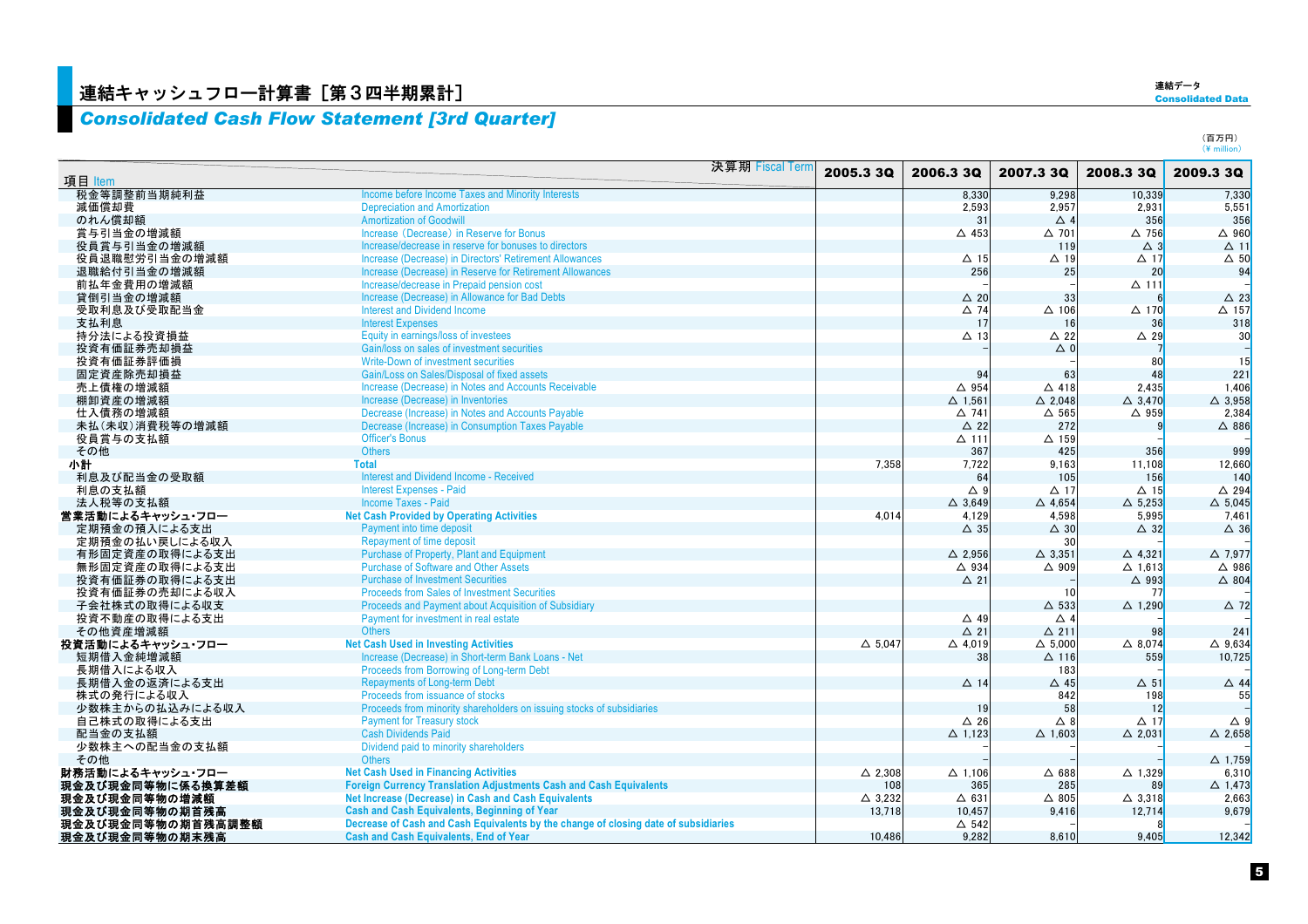### 収益の状況[第3四半期累計]  $\mathbb{Q}$  and  $\mathbb{Q}$  and  $\mathbb{Q}$  and  $\mathbb{Q}$  . The consolidated Data

6

### *Sales and Profit [3rd Quarter]*



#### 収益の状況

Sales and Profit

(前期比:%) (Growth:%)

|            |                                       |       | 決算期 Fiscal Term |                   | 2005.3 3Q | 2006.3 3Q |        | 2007.3 3Q |        | 2008.3 3Q |       | 2009.3 3Q |       |
|------------|---------------------------------------|-------|-----------------|-------------------|-----------|-----------|--------|-----------|--------|-----------|-------|-----------|-------|
| 項目 Item    |                                       |       |                 |                   | %         |           | %      |           | $\%$   |           | %     |           | %     |
| 売上高        | <b>Net Sales</b>                      | (百万円) | $(*)$ million)  | 54.129            |           | 62.915    | 116.2  | 70.755    | 112.5  | 78,338    | 110.7 | 80,636    | 102.9 |
| 売上総利益      | <b>Gross Profit</b>                   | (百万円) | $(*)$ million)  | 31.759            |           | 36.870    | !16.1  | 41,463    | 112.51 | 47.203    | 113.8 | 52,853    | 112.0 |
| 営業利益       | <b>Operating Income</b>               | (百万円) | $(*)$ million)  | 6.174             |           | 7.273     | 117.81 | 8,558     | 117.7  | 9.806     | 114.6 | 10,088    | 102.9 |
| 経常利益       | Ordinary Income                       | (百万円) | $(*)$ million)  | 6.892             |           | 8,386     | 121.7  | 9,334     | 111.31 | 10.461    | 112.1 | 7,886     | 75.4  |
| 当期純利益      | Net Income                            | (百万円) | $(*)$ million)  | 3.875             |           | 4,869     | 125.7  | 5.654     | 116.1  | 6.607     | 116.9 | 4,611     | 69.8  |
| 売上総利益率     | <b>Gross Profit per Net Sales</b>     | (96)  |                 | 58.7              |           | 58.6      |        | 58.6      |        | 60.3      |       | 65.5      |       |
| 売上高営業利益率   | <b>Operating Income per Net Sales</b> | (96)  |                 | 11.4 <sub>1</sub> |           | 11.6      |        | 12.1      |        | 12.5      |       | 12.5      |       |
| 売上高経常利益率   | <b>Ordinary Income per Net Sales</b>  | (96)  |                 | 12.7              |           | 13.3      |        | 13.2      |        | 13.4      |       |           |       |
| 売上高当期純利益率  | Net Income per Sales                  | (96)  |                 |                   |           | 7.7       |        | 8.0       |        | 8.4       |       |           |       |
| 自己資本当期純利益率 | <b>Return on Equity(ROE)</b>          | (96)  |                 |                   |           |           |        |           |        |           |       |           |       |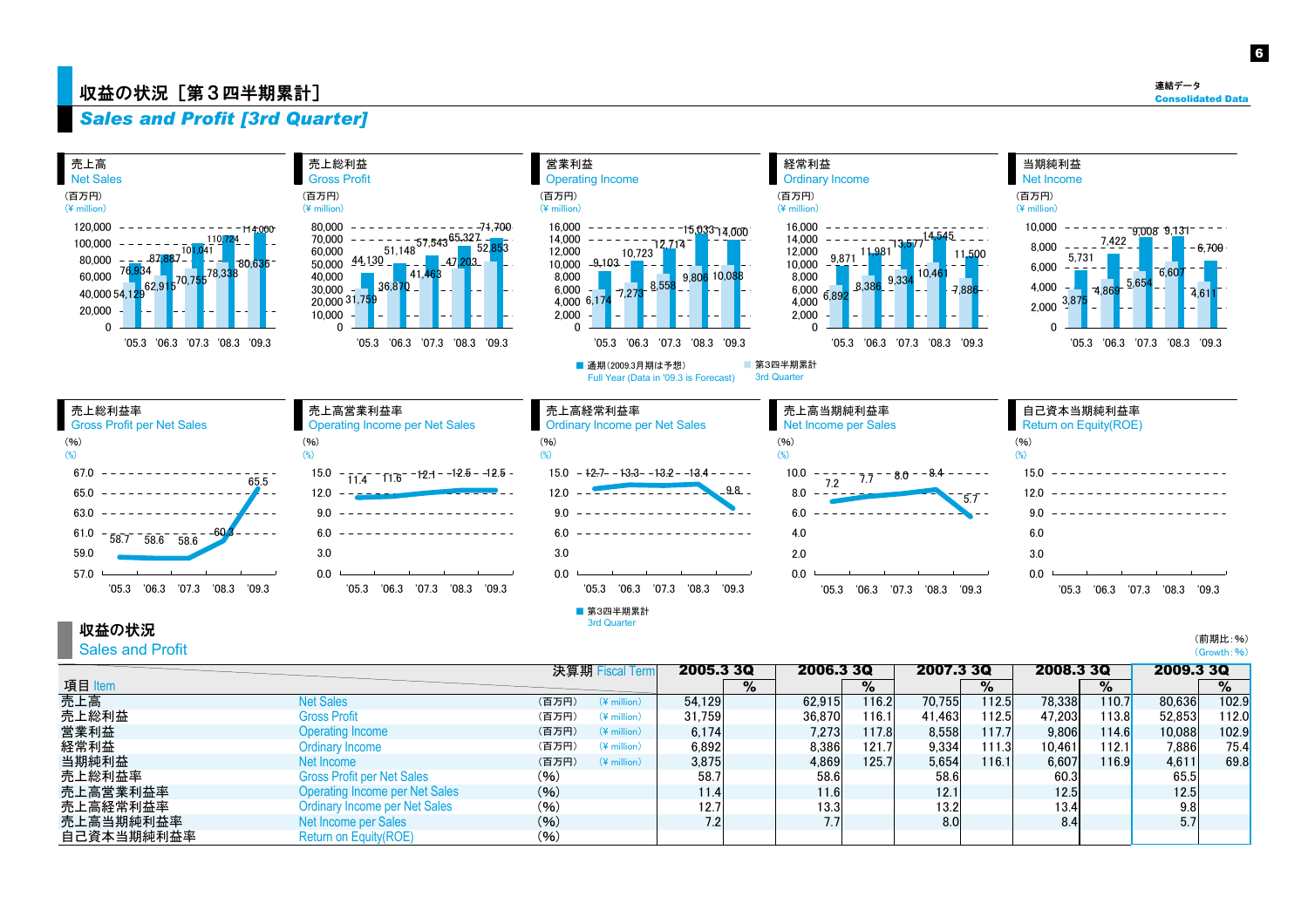### 資産および負債・純資産の状況[第3四半期累計] Consolidated Data かいしょう こうしょう こうしょう こうしょう こうしゅうしょう

連結データ





### 資産および負債・純資産の状況

Assets, Liabilities and Net Assets

|                |                                     |        | 決算期 Fiscal Term |        | 2005.3 F.Y. |        | 2006.3 F.Y. | 2007.3 F.Y. |       | 2008.3 F.Y.       |                      | 2009.3 3Q |         | 増減                |
|----------------|-------------------------------------|--------|-----------------|--------|-------------|--------|-------------|-------------|-------|-------------------|----------------------|-----------|---------|-------------------|
| 項目 Item        |                                     |        |                 |        | %           |        | %           |             | %     |                   | %                    |           | $\%$    | (Variance)        |
| 総資産            | <b>Total Assets</b>                 | (百万円)  | $(*)$ million)  | 77.660 |             | 87.446 | 112.6       | 101.225     | 115.8 | 109.027           | 107.7                | 117.478   | 107.8   | 8.451             |
| 流動資産           | <b>Current Assets</b>               | (百万円)  | $(*)$ million)  | 50.060 |             | 54.851 | 109.6       | 66.120      | 120.5 | 66.923            | 101.2                | 67.806    | 101.3   | 883               |
| 流動負債           | <b>Current Liabilities</b>          | (百万円)  | $(*)$ million)  | 18.161 |             | 20.967 | 115.51      | 25.634      | 122.3 | 26.241            | 102.4                | 35.791    | 136.4   | 9.550             |
| 流動比率           | Current Ratio                       | $(\%)$ |                 | 275.6  |             | 261.6  |             | 257.9       |       | 255.0             |                      | 189.5     |         | $\Delta$ 65.5     |
| 現金及び現金同等物      | <b>Cash and Cash Equivalents</b>    | (百万円)  | $(*)$ million)  | 10.457 |             | 9.416  | 90.0        | 12.714      | 135.0 | 9.679             | 76.1                 | 12.342    | 127.5   | 2.663             |
| 棚卸資産           | Inventories                         | (百万円)  | $(*)$ million)  | 13.496 |             | 15.291 | 113.31      | 16.563      | 108.3 | 18.341            | 110.7 <mark>1</mark> | 19,851    | 108.2   | 1.510             |
| 有利子負債          | <b>Interest-bearing Liabilities</b> | (百万円)  | $(*)$ million)  | 657    |             | 695    | 105.8       | 669         | 96.3  | 1,081             | 161.6                | 11,276    | 1.043.1 | 10.195            |
| ネットキャッシュ       | Net Cash                            | (百万円)  | $(*)$ million)  | 9,800  |             | 8.721  | 89.0        | 12.045      | 138.1 | 8.598             | 71.4                 | 1,066     | 12.4    | $\triangle$ 7.532 |
| インタレストカバレッジレシオ | <b>Interest Coverage Ratio</b>      | (倍)    | (time)          | 308.6  |             | 486.8  |             | 362.2       |       | 621.4             |                      | 25.3      |         | $\Delta$ 596.1    |
| 純資産 ※          | Net Assets $\divideontimes$         | (百万円)  | $(*)$ million)  | 56.149 |             | 62.646 | 111.6       | 72.396      | 115.6 | 79.117            | 109.3                | 75.714    | 95.7    | $\triangle$ 3.403 |
| 自己資本比率 ※       | Equity Ratio X                      | (96)   |                 | 72.3   |             | 71.3   |             | 70.5        |       | 72.2 <sub>1</sub> |                      | 64.0      |         | $\triangle$ 8.2   |

注:ネットキャッシュ=現金及び現金同等物ー有利子負債

 Note:Net Cash=Cash and Cash Equivalents - Interest-bearing Liabilities Note:Interest Coverage Ratio=Cash Flow Operating Activities/Interest Expenses-Paid

注:インタレストカバレッジレシオ=営業活動によるキャッシュ・フロー/利息の支払額 ※過年度の数値については、従来の「株主資本」を「純資産」の欄に、「株主資本比率」を「自己資本比率」の欄に記載しております。

※With regards to the figures for previous period, the original "Shareholders' Equity" is described in the "Net Assets" column, the original "Shareholders' Equity Ratio" in the "Equity Ratio"column.

(前期比:%)  $(Growth: %)$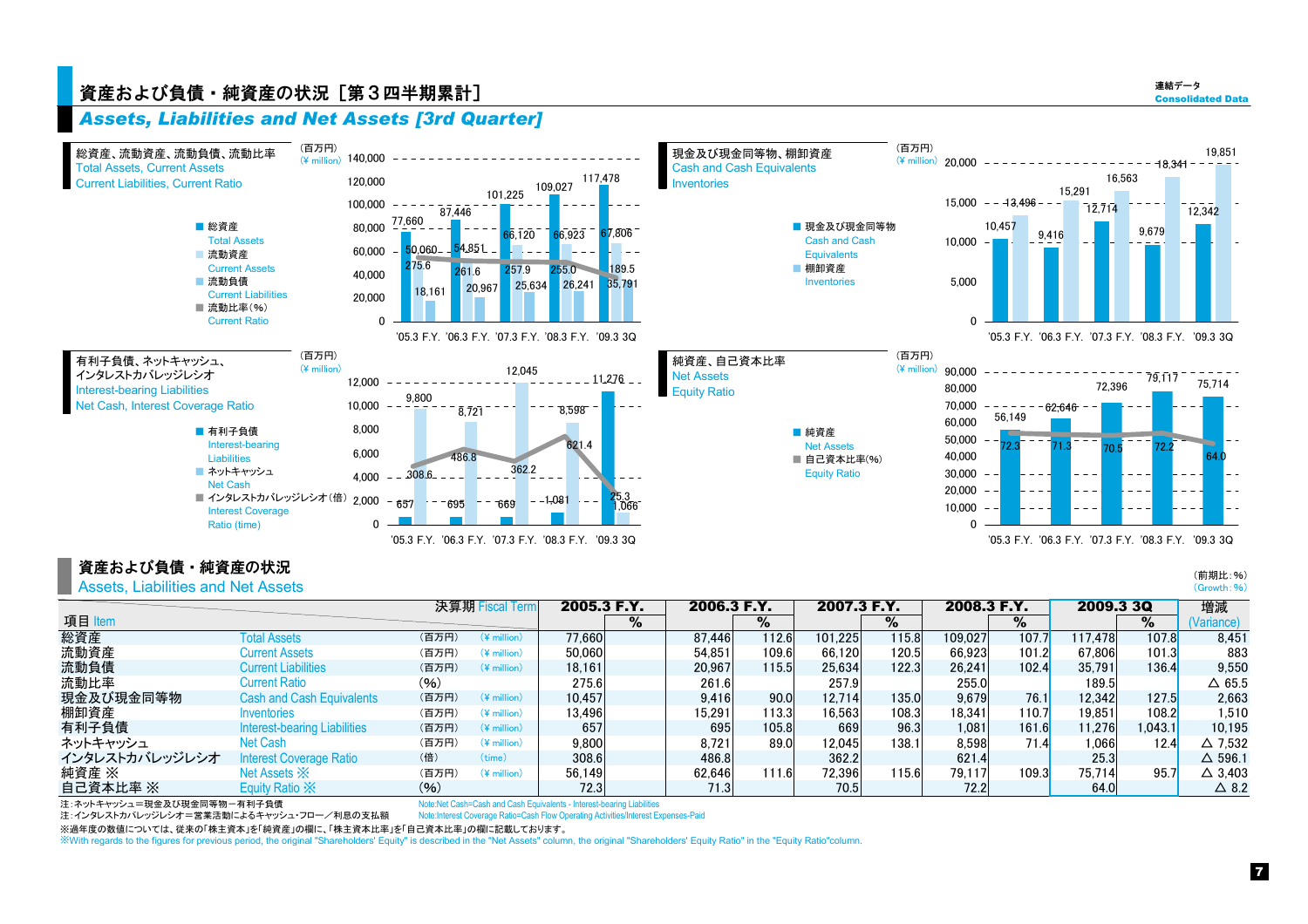設備投資

Capital Expenditure

8



| 研究開発費<br>研究開発費対売上比率                 |  |
|-------------------------------------|--|
| R & D Expenditure                   |  |
| R & D Expenditure as % of Net Sales |  |

設備投資の状況 Capital Expenditure



(百万円)  $(*$  million)

| 12,000 | 11,000                                   |
|--------|------------------------------------------|
| 11,000 |                                          |
| 10,000 |                                          |
| 9,000  |                                          |
| 8,000  |                                          |
| 7,000  |                                          |
| 6,000  | 9.3<br>9.0<br>8.8<br>8.8<br>7.9          |
| 5,000  | 4,251<br>4,988<br>4.158                  |
| 4,000  | 3,859<br>2,953                           |
| 3,000  |                                          |
| 2,000  |                                          |
| 1,000  |                                          |
| 0      |                                          |
|        | '05.3<br>06.3<br>'07.3<br>'08.3<br>'09.3 |
|        |                                          |

H.Y.

H.Y.

H.Y.

H.Y.

H.Y.





|            |                                 | 決算期 Fis                                      |       | " 2005.3 Н.Ү. 2006.3 Н.Ү. 2007.3 Н.Ү. 2008.3 Н.Ү. 2009.3 Н.Ү. |        |       |                | 2009.3 通期予想     |
|------------|---------------------------------|----------------------------------------------|-------|---------------------------------------------------------------|--------|-------|----------------|-----------------|
| 項目 Item    |                                 |                                              |       |                                                               |        |       |                | <b>Forecast</b> |
| 設備投資       | Capital Expenditure             | (百万円)<br>$\left(\frac{1}{2}\right)$ million) | .435  | 987                                                           | 2.142  | 2.510 | 6.701          | 12.000          |
| 減価償却費      | Depreciation                    | (百万円)<br>$(\frac{1}{2}$ million)             | .513  | .686                                                          | 887. ا | .934  | $3.75^{\circ}$ | 7.100           |
| 研究開発費      | R & D Expenditure               | (百万円)<br>$(\frac{1}{2})$ million)            | 2.953 | 3.859                                                         | 4.251  | 4.158 | 4.988          | 11.000          |
| 研究開発費対売上比率 | R & D Expenditure per Net Sales | (9/6)                                        | 8.8   | 9.3                                                           | 9.0    |       | 8.8            | 9.3             |
| 研究開発従事者数   | Number of R & D Staff           | $(\mathcal{N})$                              | 270   | 338                                                           | 378    | 394   | 439            | 446             |

●通期予想は、2008 年 5 月に公表したものです。 ●Business forecast was announced on May 2008.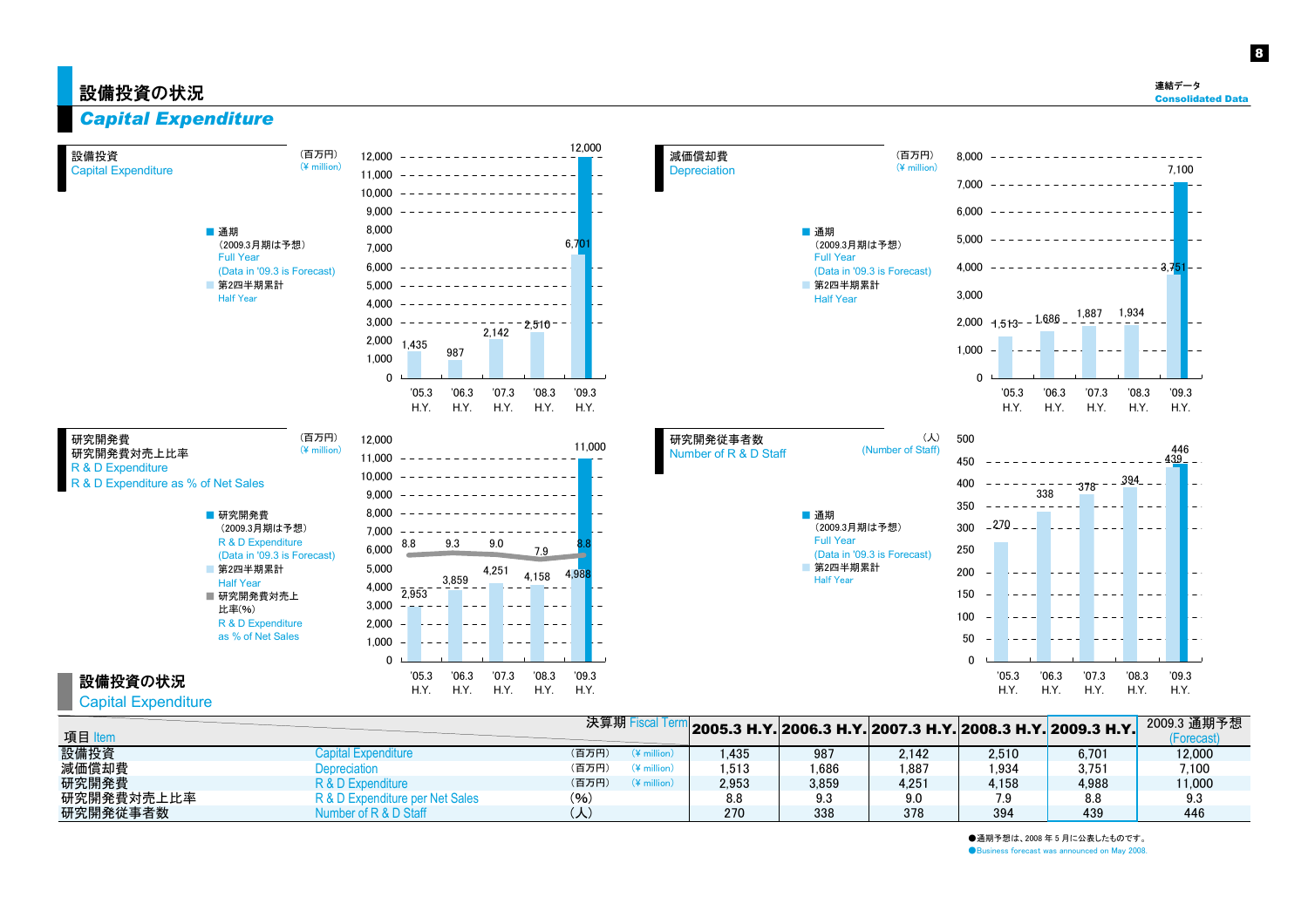### *Net Sales by Destination, Business and Product type [3rd Quarter]*

### 地域別売上高

### Net Sales by Destination

|     |            | 決算期 Fiscal Term    | 2005.3 3Q     |           |        | 2006.3 3Q    |        |        | 2007.3 3Q |           |        | 2008.3 3Q |              |        | 2009.3 3Q |                      | 2009.3 通期予想<br>(Forecast) |
|-----|------------|--------------------|---------------|-----------|--------|--------------|--------|--------|-----------|-----------|--------|-----------|--------------|--------|-----------|----------------------|---------------------------|
|     |            |                    | Ratio         | Growth    |        | <b>Ratio</b> | Growth |        | Ratio     | Growth    |        | Ratio     | Growth       |        | Ratio     | Growth               |                           |
|     | 地域 Region  |                    | $\frac{9}{6}$ | $(9)_{0}$ |        | (%)          | (9)    |        | $($ % $)$ | $($ % $)$ |        | (9/6)     | $(9)_{0}$    |        | (9/6)     | (9/6)                |                           |
| 国   | 内          | Japan              |               |           | 24,382 | 38.8         |        | 25,698 | 36.3      | 105.4     | 23,567 | 30.1      | 91.7         | 24,222 | 30.0      | 102.8                | 37,500                    |
| 米州  |            | Americas           |               |           | 1.286  | 17.9         |        | 13.759 | 19.4      | 121.9     | 15.067 | 19.2      | 109.5        | 17.417 | 21.6      | 115.6                | 23.900                    |
| 欧州  |            | Europe             |               |           | 19,209 | 30.5         |        | 22.476 | 31.8      | 117.0     | 29,062 | 37.1      | 129.3        | 26,814 | 33.3      | 92.3                 | 35,380                    |
| 中国  |            | China              |               |           | 4,547  |              |        | 4.944  |           | 108.7     | 6,005  | 7.7       | 121.5        | 6.828  | 8.5       | 113.7 <mark>1</mark> | 9,700                     |
|     | アジア・パシフィック | Asia - Pacific     |               |           | 3,488  | 5.5          |        | 3,876  | 5.5       | 111.1     | 4,635  | 5.9       | <b>119.6</b> | 5.352  | 6.6       | 115.5                | 7.520                     |
| 海外計 |            | Overseas Total     |               |           | 38,532 | 61.2         |        | 45.057 | 63.7      | 116.9     | 54,770 | 69.9      | 121.6        | 56.413 | 70.0      | 103.0                | 76,500                    |
|     | 計<br>合     | <b>Total Sales</b> |               |           | 62.915 | 100.0        |        | 70.755 | 100.0     | 112.5     | 78,338 | 100.0     | 110.7        | 80,636 | 100.0     | 102.9                | 114,000                   |

### 事業別売上高

#### **Net Sales by Business**

|                | 決算期 Fiscal Term           | 2005.3 3Q |        |        | 2006.3 3Q |           |        | 2007.3 3Q |           |        | 2008.3 3Q |              |        | 2009.3 3Q |           | 2009.3 通期予想<br>(Forecast) |
|----------------|---------------------------|-----------|--------|--------|-----------|-----------|--------|-----------|-----------|--------|-----------|--------------|--------|-----------|-----------|---------------------------|
|                |                           | Ratio     | Growth |        | Ratio     | Growth    |        | Ratio     | Growth    |        | Ratio     | Growth       |        | Ratio     | Growth    |                           |
| 事業 Business    |                           | $($ % $)$ | (9/6)  |        | (9/6)     | $(9)_{0}$ |        | $($ % $)$ | $(9)_{0}$ |        | (%)       | (9/6)        |        | (%)       | $(9)_{0}$ |                           |
| 血球計数検査         | <b>Hematology</b>         |           |        | 37.594 | 59.8      |           | 42,671 | 60.3      | 113.5     | 49,618 | 63.3      | 116.3        | 52,333 | 64.9      | 105.5     | 70,990                    |
| 血液凝固検査         | <b>Hemostasis</b>         |           |        | 8.708  | 13.8      |           | 9,525  | 13.5      | 109.4     | 9,907  | 12.6      | 104.0        | 10,332 | 12.8      | 104.3     | 14.390                    |
| 免疫血清検査         | Immunochemistry           |           |        | 3,039  | 4.8       |           | 2,565  | 3.6       | 84.4      | 2,216  | 2.8       | 86.4         | 1,912  | 2.4       | 86.3      | 2,910                     |
| 生化学            | <b>Clinical Chemistry</b> |           |        | 2,315  | 3.7       |           | 2.073  | 2.9       | 89.5      | 2,029  | 2.6       | 97.9         | 1.868  | 2.3       | 92.1      | 2,750                     |
| 尿/便潜血          | Urinalysis/FOBT           |           |        | 3,788  | 6.0       |           | 4.480  | 6.3       | 118.3     | 5,358  | 6.8       | <b>119.6</b> | 5.531  | 6.9       | 103.2     | 8,500                     |
| POC.           | <b>Point of Care</b>      |           |        | 2,353  | 3.7       |           | 2.609  |           | 110.9     | 2,404  | 3.1       | 92.1         | 1,882  | 2.3       | 78.3      | 3,450                     |
| その他            | <b>Others</b>             |           |        | 1,254  | 2.0       |           | 1,839  | 2.6       | 146.7     | 2,360  | 3.0       | 128.3        | 3.127  | 3.9       | 132.5     | 4,270                     |
| Diagnostics    | <b>Diagnostics</b>        |           |        | 59,054 | 93.9      |           | 65,766 | 92.9      | 111.4     | 73,895 | 94.3      | 112.4        | 76,988 | 95.5      | 104.2     | 107,260                   |
|                |                           |           |        | 2,409  | 3.8       |           | 3,221  | 4.6       | 133.7     | 2,702  | 3.4       | 83.9         | 2,026  | 2.5       | 75.0      | 3.880                     |
| Diagnostics/IT | Diagnostics/IT            |           |        | 61.464 | 97.7      |           | 68,988 | 97.5      | 112.2     | 76,597 | 97.8      | 111.0        | 79,014 | 98.0      | 103.2     | 111,140                   |
| 新規事業·他         | <b>New Business</b>       |           |        | 1.450  | 2.3       |           | 1.767  | 2.5       | 121.9     | 1,741  | 2.2       | 98.5         | 1,622  | 2.0       | 93.2      | 2,860                     |
| 合              | <b>Total Sales</b>        |           |        | 62.915 | 100.0     |           | 70.755 | 100.0     | 112.5     | 78.338 | 100.0     | 110.7        | 80.636 | 100.0     | 102.9     | 114.000                   |

### 品目別売上高

#### $(\frac{4}{3})$  million 2009.3 通期予想(Forecast) Ratio I Growth I I Ratio I Growth I I Ratio Ratio Growth Ratio I Growth Ratio I Growth Growth  $(%)$  $($ % $)$  $(9/6)$  $($ % $)$  $($ % $)$  $($ % $)$  $($ % $)$  $($ % $)$  $($ % $)$  $($ % $)$ 20,247 32.2 25,038 35.4 123.7 25,505 32.6 101.9 25,021 31.0 98.1 38,190 28,872 45.9 30,710 43.4 106.4 34,887 44.5 113.6 36,827 45.7 105.6 50,390 5,224 8.3 5,725 8.1 109.6 6,605 8.4 115.4 7,182 8.9 108.7 10,010 8,569| 13.6| | 9,281| 13.1| 108.3| 11,339| 14.5| 122.2| 11,605| 14.4| 102.3| 15,410 62,915 100.0 70,755 100.0 112.5 78,338 100.0 110.7 80,636 100.0 102.9 114,000 決算期 Fiscal Term 合計 Total Sales その他**Others** 検体検査機器 Instrument 品目 Product type 検体検査試薬 Reagent 保守サービス Maintenance service & parts 2009.3 3Q2005.3 3Q 2006.3 3Q 2007.3 3Q 2008.3 3QNet Sales by Product type

●通期予想は、2008年10月に公表(修正)したものです。

●Business forecast was announced(revised) on October 2008.

(百万円) $(\frac{1}{2})$  million)

(百万円) (\ million)

(百万円)

連結データ**Consolidated Data**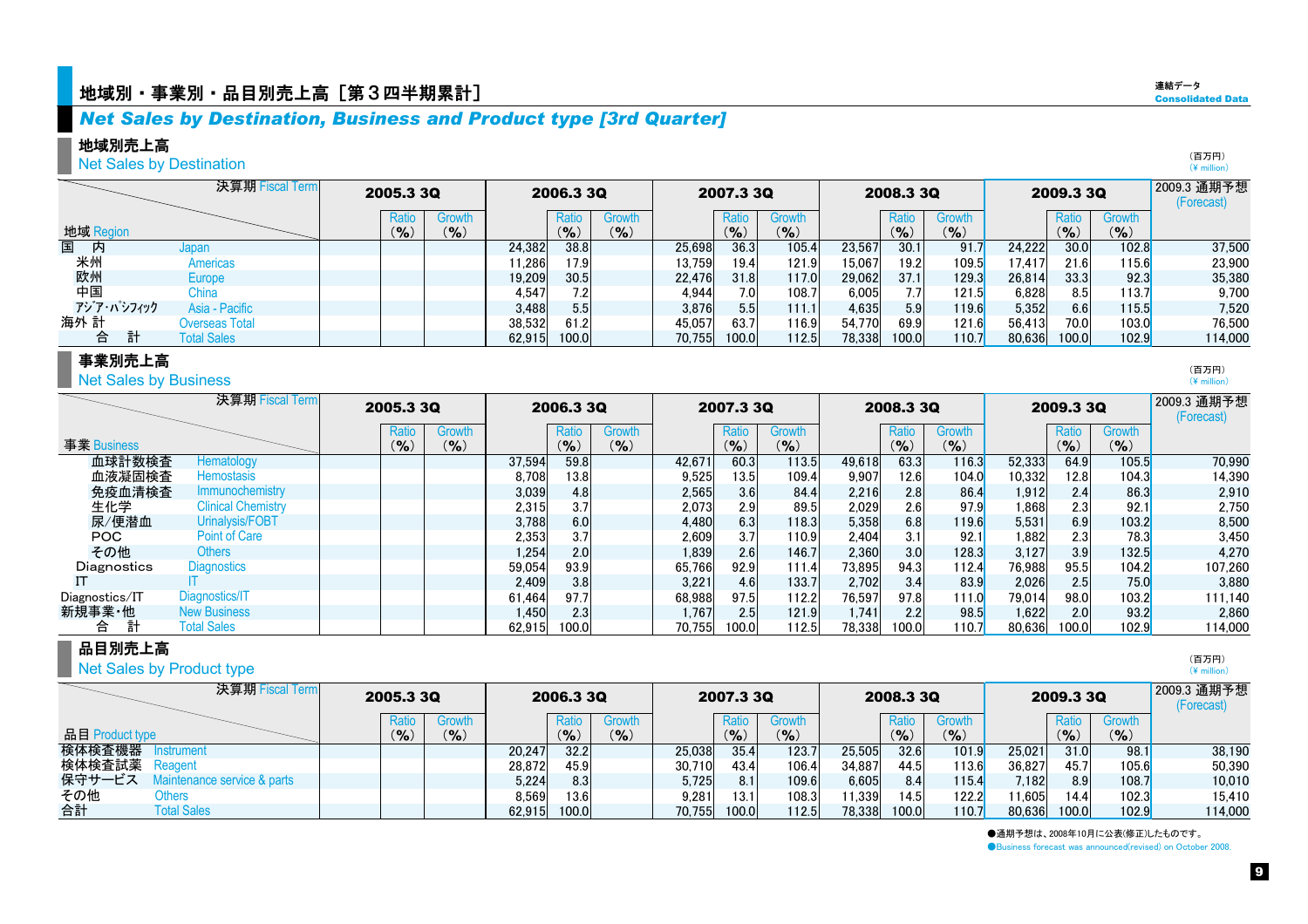### 地域別・事業別売上高「第3四半期累計]

連結データ**Consolidated Data** 

### *Net Sales by Destination and Business [3rd Quarter]*

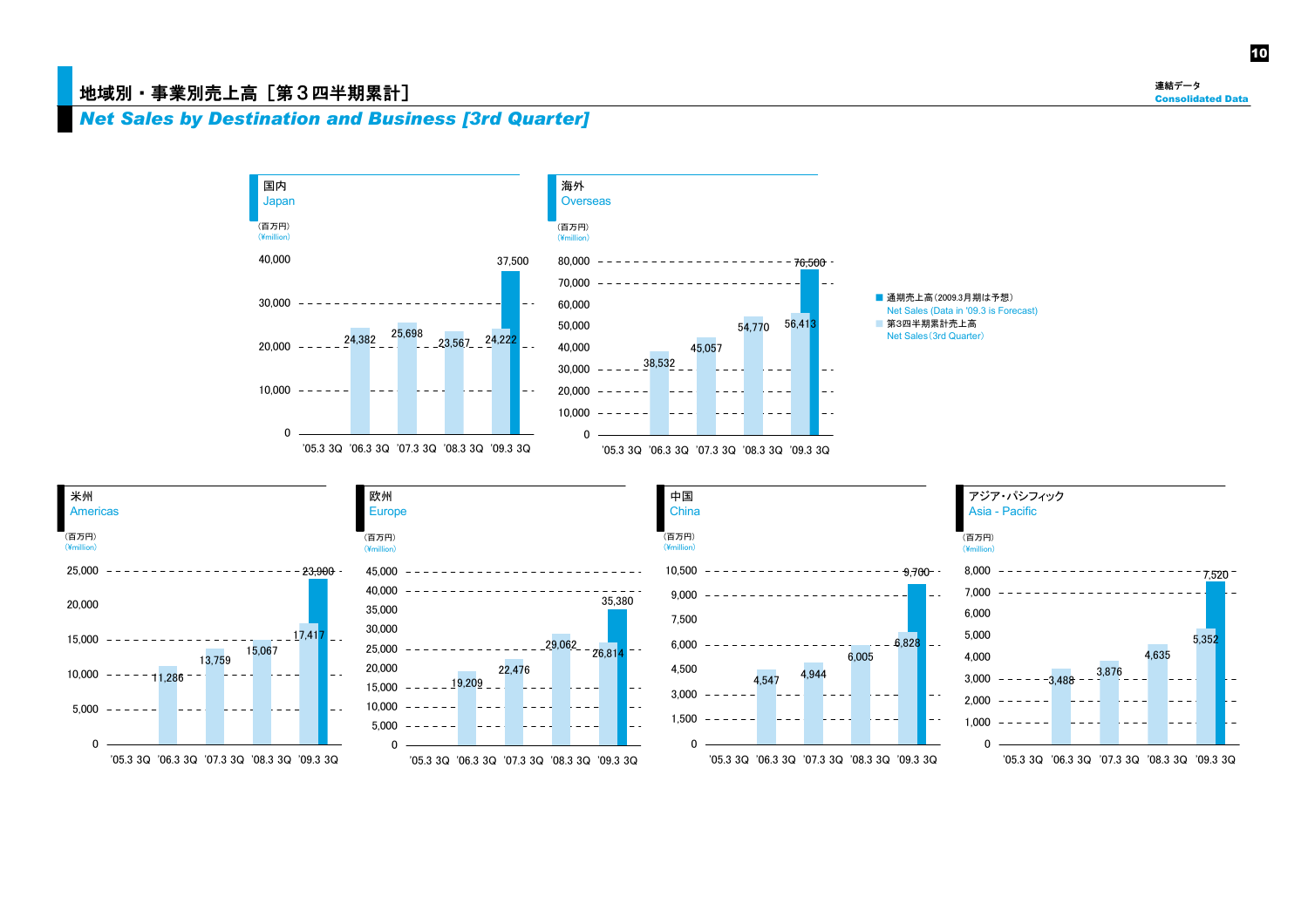(百万円)  $(\tt{4}$  million)

■ 地域別・事業別売上高

**Net Sales by Destination and Business** 

| ■ 国内<br>Japan  |                           |              |                         |        |                    |                     |         |              |                  |        |                    |                     |         |              |                  |                           |
|----------------|---------------------------|--------------|-------------------------|--------|--------------------|---------------------|---------|--------------|------------------|--------|--------------------|---------------------|---------|--------------|------------------|---------------------------|
|                | 決算期 Fiscal Term           | 2005.3 3Q    |                         |        | 2006.3 3Q          |                     |         | 2007.3 3Q    |                  |        | 2008.3 3Q          |                     |         | 2009.3 3Q    |                  | 2009.3 通期予想<br>(Forecast) |
| 事業 Business    |                           | Ratio<br>(%) | <b>Growth</b><br>$($ %) |        | Ratio<br>$(9)_{0}$ | Growth<br>$(9)_{0}$ |         | Ratio<br>(%) | Growth<br>$($ %) |        | Ratio<br>$($ % $)$ | Growth<br>$($ % $)$ |         | Ratio<br>(%) | Growth<br>$($ %) |                           |
| 血球計数検査         | Hematology                |              |                         | 9,077  | 37.2               |                     | 9,595   | 37.3         | 105.7            | 9,187  | 39.0               | 95.7                | 9,556   | 39.5         | 104.0            |                           |
| 血液凝固検査         | <b>Hemostasis</b>         |              |                         | 3,891  | 16.0               |                     | 3.984   | 15.5         | 102.4            | 3,729  | 15.81              | 93.6                | 3,870   | 16.0         | 103.8            |                           |
| 免疫血清検査         | <b>Immunochemistry</b>    |              |                         | 3,030  | 12.4               |                     | 2,550   | 9.9          | 84.2             | 2,192  | 9.3                | 86.0                | 1,905   | 7.9          | 86.9             |                           |
| 生化学            | <b>Clinical Chemistry</b> |              |                         | 1,774  | 7.3                |                     | ا593. ا |              | 89.8             | 1,456  | 6.2                | 91.4                | .250    | 5.2          | 85.9             |                           |
| 尿/便潜血          | Urinalysis/FOBT           |              |                         | 1,045  | 4.3                |                     | 1.145   | 4.5          | 109.6            | 1,170  | 5.0                | 102.2               | 1,087   | 4.5          | 92.9             |                           |
| POC            | <b>Point of Care</b>      |              |                         | 2,305  | 9.5                |                     | 2.581   | 10.0         | 112.0            | 1,994  | 8.5                | 77.3                | ا535. ا | 6.3          | 77.0             |                           |
| その他            | Others                    |              |                         | 675    | 2.8                |                     | 1.060   |              | 157.0            | 1,329  | 5.6                | 125.4               | 2,401   | 9.9          | 180.7            |                           |
| Diagnostics    | <b>Diagnostics</b>        |              |                         | 21,801 | 89.4               |                     | 22.512  | 87.6         | 103.3            | 21,061 | 89.4               | 93.6                | 21,609  | 89.2         | 102.6            |                           |
|                |                           |              |                         | 1,256  | 5.2                |                     | 1.631   | 6.3          | 129.9            | 1,074  | 4.6                | 65.8                | 1,172   | 4.8          | 109.1            |                           |
| Diagnostics/IT | Diagnostics/IT            |              |                         | 23,057 | 94.6               |                     | 24.143  | 93.9         | 104.7            | 22.136 | 93.9               | 91.7                | 22,781  | 94.1         | 102.9            |                           |
| 新規事業·他         | <b>New Business</b>       |              |                         | 1,324  | 5.4                |                     | 1.554   | 6.0          | 117.4            | 1,431  | 6.1                | 92.1                | 1.440   | 5.9          | 100.6            |                           |
| 合              | <b>Total Sales</b>        |              |                         | 24,382 | 100.0              |                     | 25,698  | 100.0        | 105.4            | 23,567 | 100.0              | 91.7                | 24,222  | 100.0        | 102.8            | 37,500                    |

#### ■ 海外 Overseas

|                | 決算期 Fiscal Term           | 2005.3 3Q          |                 |        | 2006.3 3Q          |                     |        | 2007.3 3Q       |                     |        | 2008.3 3Q          |                     |        | 2009.3 3Q       |                     | 2009.3 通期予想<br>(Forecast) |
|----------------|---------------------------|--------------------|-----------------|--------|--------------------|---------------------|--------|-----------------|---------------------|--------|--------------------|---------------------|--------|-----------------|---------------------|---------------------------|
| 事業 Business    |                           | Ratio<br>$(9)_{0}$ | Growth<br>(9/6) |        | Ratio<br>$($ % $)$ | Growth<br>$($ % $)$ |        | Ratio<br>$($ %) | Growth<br>$(9)_{0}$ |        | Ratio<br>$(9)_{0}$ | Growth<br>$(9)_{0}$ |        | Ratio<br>$($ %) | Growth<br>$($ % $)$ |                           |
| 血球計数検査         | Hematology                |                    |                 | 28,516 | 74.0               |                     | 33,076 | 73.4            | 116.0               | 40,431 | 73.8               | 122.2               | 42,776 | 75.8            | 105.8               |                           |
| 血液凝固検査         | <b>Hemostasis</b>         |                    |                 | 4.817  | 12.5               |                     | 5,541  | 12.3            | 115.0               | 6,177  | 11.3 <sub>1</sub>  | 111.5               | 6.461  | 11.5            | 104.6               |                           |
| 免疫血清検査         | Immunochemistry           |                    |                 |        | 0.0                |                     | 14     | 0.0             | 155.6               | 24     | 0.0                | 171.4               |        | 0.0             | 29.2                |                           |
| 生化学            | <b>Clinical Chemistry</b> |                    |                 | 541    | 1.4                |                     | 479    |                 | 88.5                | 572    | 1.0 <sub>l</sub>   | 119.4               | 617    | 1.1             | 107.9               |                           |
| 尿/便潜血          | Urinalysis/FOBT           |                    |                 | 2.742  | 7.1                |                     | 3,334  | 7.4             | 121.6               | 4,187  | 7.6                | 125.6               | 4.443  | 7.9             | 106.1               |                           |
| POC.           | Point of Care             |                    |                 | 47     | 0.1                |                     | 27     |                 | 57.4                | 409    | 0.7                | .514.8              | 346    | 0.6             | 84.6                |                           |
| その他            | Others                    |                    |                 | 578    | 1.5                |                     | 779    |                 | 134.8               | 1,030  | 1.9                | 132.2               | 726    | 1.3             | 70.5                |                           |
| Diagnostics    | <b>Diagnostics</b>        |                    |                 | 37,253 | 96.7               |                     | 43.253 | 96.0            | 116.1               | 52,833 | 96.5               | 122.1               | 55,379 | 98.2            | 104.8               |                           |
|                |                           |                    |                 | 1.152  | 3.0                |                     | 1,590  | 3.5             | 138.0               | 1,627  | 3.0                | 102.3               | 853    | 1.5             | 52.4                |                           |
| Diagnostics/IT | Diagnostics/IT            |                    |                 | 38.406 | 99.7               |                     | 44.844 | 99.5            | 116.8               | 54.461 | 99.4               | 121.4               | 56.232 | 99.7            | 103.3               |                           |
| 新規事業·他         | <b>New Business</b>       |                    |                 | 125    | 0.3                |                     | 213    | 0.5             | 170.4               | 309    | 0.6                | 145.1               | 181    | 0.3             | 58.6                |                           |
| 合              | <b>Total Sales</b>        |                    |                 | 38.532 | 100.0              |                     | 45.057 | 100.0           | 116.91              | 54.770 | 100.0              | 121.6               | 56,413 | 100.0           | 103.0               | 76.500                    |

●通期予想は、2008年10月に公表(修正)したものです。

●Business forecast was announced(revised) on October 2008.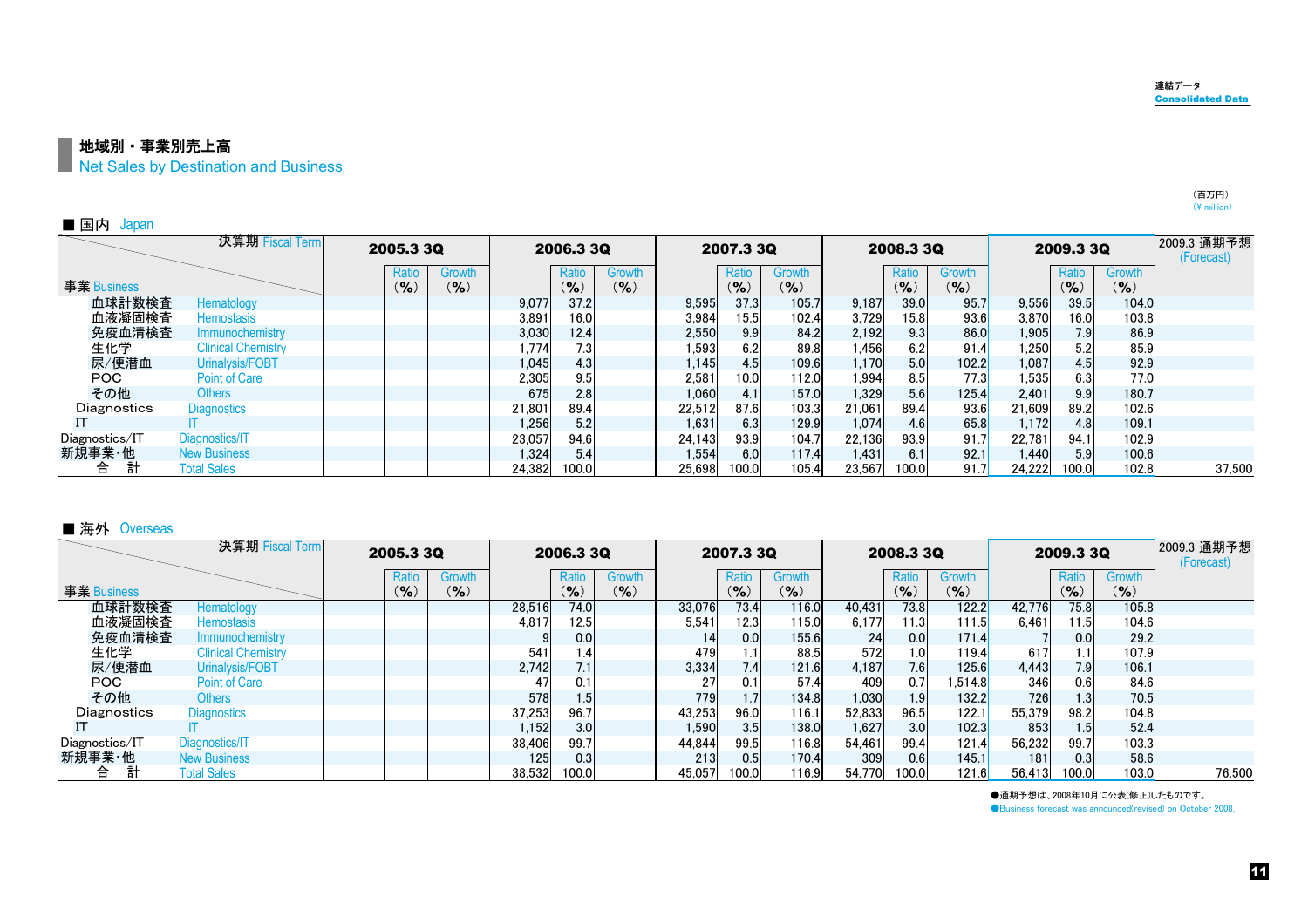12

#### 地域別・事業別売上高

Net Sales by Destination and Business

| ■ 米州 Americas  |                           |                    |                  |       |              |                  |        |                    |                  |        |              |               |        |                 |                     |                           |
|----------------|---------------------------|--------------------|------------------|-------|--------------|------------------|--------|--------------------|------------------|--------|--------------|---------------|--------|-----------------|---------------------|---------------------------|
|                | 決算期 Fiscal Term           | 2005.3 3Q          |                  |       | 2006.3 3Q    |                  |        | 2007.3 3Q          |                  |        | 2008.3 3Q    |               |        | 2009.3 3Q       |                     | 2009.3 通期予想<br>(Forecast) |
| 事業 Business    |                           | Ratio<br>$($ % $)$ | Growth<br>$($ %) |       | Ratio<br>(%) | Growth<br>$($ %) |        | Ratio<br>$($ % $)$ | Growth<br>$($ %) |        | Ratio<br>(%) | Growth<br>(%) |        | Ratio<br>$($ %) | Growth<br>$($ % $)$ |                           |
| 血球計数検査         | Hematology                |                    |                  | 8,701 | 77.1         |                  | 10,490 | 76.2               | 120.6            | 12,100 | 80.3         | 115.3         | 14,285 | 82.0            | 118.1               |                           |
| 血液凝固検査         | <b>Hemostasis</b>         |                    |                  | 1.455 | 12.9         |                  | 1.705  | 12.4               | 117.2            | 1.548  | 10.3         | 90.8          | 1.484  | 8.5             | 95.9                |                           |
| 免疫血清検査         | Immunochemistry           |                    |                  |       |              |                  |        |                    |                  |        |              |               |        |                 |                     |                           |
| 生化学            | <b>Clinical Chemistry</b> |                    |                  |       |              |                  |        |                    |                  |        |              |               |        |                 |                     |                           |
| 尿/便潜血          | Urinalysis/FOBT           |                    |                  | 948   | 8.4          |                  | 1,330  | 9.7                | 140.3            | 1,214  | 8.1          | 91.3          | 1.520  | 8.7             | 125.2               |                           |
| POC.           | <b>Point of Care</b>      |                    |                  |       |              |                  |        |                    |                  |        |              |               |        |                 |                     |                           |
| その他            | Others                    |                    |                  |       |              |                  |        |                    |                  |        |              |               |        |                 |                     |                           |
| Diagnostics    | <b>Diagnostics</b>        |                    |                  | 1.106 | 98.4         |                  | 13,526 | 98.3               | 121.8            | 14,864 | 98.7         | 109.9         | 17,292 | 99.3            | 116.3               |                           |
|                |                           |                    |                  | 138   | 1.2          |                  | 232    |                    | 168.1            | 202    | 1.3          | 87.1          | 125    | 0.7             | 61.9                |                           |
| Diagnostics/IT | Diagnostics/IT            |                    |                  | 1.244 | 99.6         |                  | 13.759 | 100.0              | 122.4            | 15,067 | 100.0        | 109.5         | 17.417 | 100.0           | 115.6               |                           |
| 新規事業·他         | <b>New Business</b>       |                    |                  | 42    | 0.4          |                  |        |                    |                  |        |              |               |        |                 |                     |                           |
| 計<br>合         | <b>Total Sales</b>        |                    |                  | 1.286 | 100.0        |                  | 13.759 | 100.0              | 121.9            | 15.067 | 100.0        | 109.5         | 17.417 | 100.0           | 115.6               | 23.900                    |

#### ■ 欧州 Europe

|                | 決算期 Fiscal Term           | 2005.3 3Q |                    |                     |        | 2006.3 3Q      |                            |                 | 2007.3 3Q          |                     |        | 2008.3 3Q        |                 |        | 2009.3 3Q          |                     | 2009.3 通期予想<br>(Forecast) |
|----------------|---------------------------|-----------|--------------------|---------------------|--------|----------------|----------------------------|-----------------|--------------------|---------------------|--------|------------------|-----------------|--------|--------------------|---------------------|---------------------------|
| 事業 Business    |                           |           | Ratio<br>$(9)_{0}$ | Growth<br>$($ % $)$ |        | Ratio<br>(9/6) | <b>Growth</b><br>$($ % $)$ |                 | Ratio<br>$(9)_{0}$ | Growth<br>$($ % $)$ |        | Ratio<br>(9/6)   | Growth<br>(9/6) |        | Ratio<br>$($ % $)$ | Growth<br>$(9)_{0}$ |                           |
| 血球計数検査         | Hematology                |           |                    |                     | 14,416 | 75.0           |                            | 16,651          | 74.1               | 115.5               | 21,479 | 73.9             | <b>129.0</b>    | 20,677 | 77.1               | 96.3                |                           |
| 血液凝固検査         | <b>Hemostasis</b>         |           |                    |                     | 2.369  | 12.3           |                            | 2,472           | 1.0                | 104.3               | 2,723  | 9.4              | 110.2           | 2.680  | 10.0               | 98.4                |                           |
| 免疫血清検査         | Immunochemistry           |           |                    |                     |        |                |                            |                 |                    |                     |        | 0.0 <sub>l</sub> |                 |        |                    |                     |                           |
| 生化学            | <b>Clinical Chemistry</b> |           |                    |                     | 13     | 0.1            |                            | 14 <sub>1</sub> | 0.1                | 107.7               | 84     | 0.3              | 600.0           | 97     | 0.4                | 115.5               |                           |
| 尿/便潜血          | Urinalysis/FOBT           |           |                    |                     | 1.094  | 5.7            |                            | 1,423           | 6.3                | 130.1               | 2,126  | 7.3              | 149.4           | 1,834  | 6.8                | 86.3                |                           |
| POC            | <b>Point of Care</b>      |           |                    |                     | 36     | 0.2            |                            | 25              | 0.1                | 69.4                | 246    | 0.8              | 984.0           | 164    | 0.6                | 66.7                |                           |
| その他            | <b>Others</b>             |           |                    |                     | 448    | 2.3            |                            | 611             | 2.7                | 136.4               | 1,027  | 3.5              | 168.1           | 720    | 2.7                | 70.1                |                           |
| Diagnostics    | <b>Diagnostics</b>        |           |                    |                     | 18,379 | 95.7           |                            | 21,198          | 94.3               | 115.3               | 27,692 | 95.3             | 130.6           | 26,174 | 97.6               | 94.5                |                           |
|                |                           |           |                    |                     | 752    | 3.9            |                            | 1,078           | 4.8                | 143.4               | 1,075  | 3.7              | 99.7            | 467    | 1.7                | 43.4                |                           |
| Diagnostics/IT | Diagnostics/IT            |           |                    |                     | 19.132 | 99.6           |                            | 22.276          | 99.1               | 116.4               | 28.768 | 99.0             | 129.1           | 26,641 | 99.4               | 92.6                |                           |
| 新規事業·他         | <b>New Business</b>       |           |                    |                     | 77     | 0.4            |                            | 199             | 0.9                | 258.4               | 294    | 1.0 <sub>l</sub> | 147.7           | 173    | 0.6                | 58.8                |                           |
| 計<br>合         | <b>Total Sales</b>        |           |                    |                     | 19.209 | 100.0          |                            | 22.476          | 100.0              | 117.0               | 29.062 | 100.0            | 129.3           | 26,814 | 100.0              | 92.3                | 35,380                    |

●通期予想は、2008年10月に公表(修正)したものです。

●Business forecast was announced(revised) on October 2008.

(百万円)  $(\tt{4}$  million)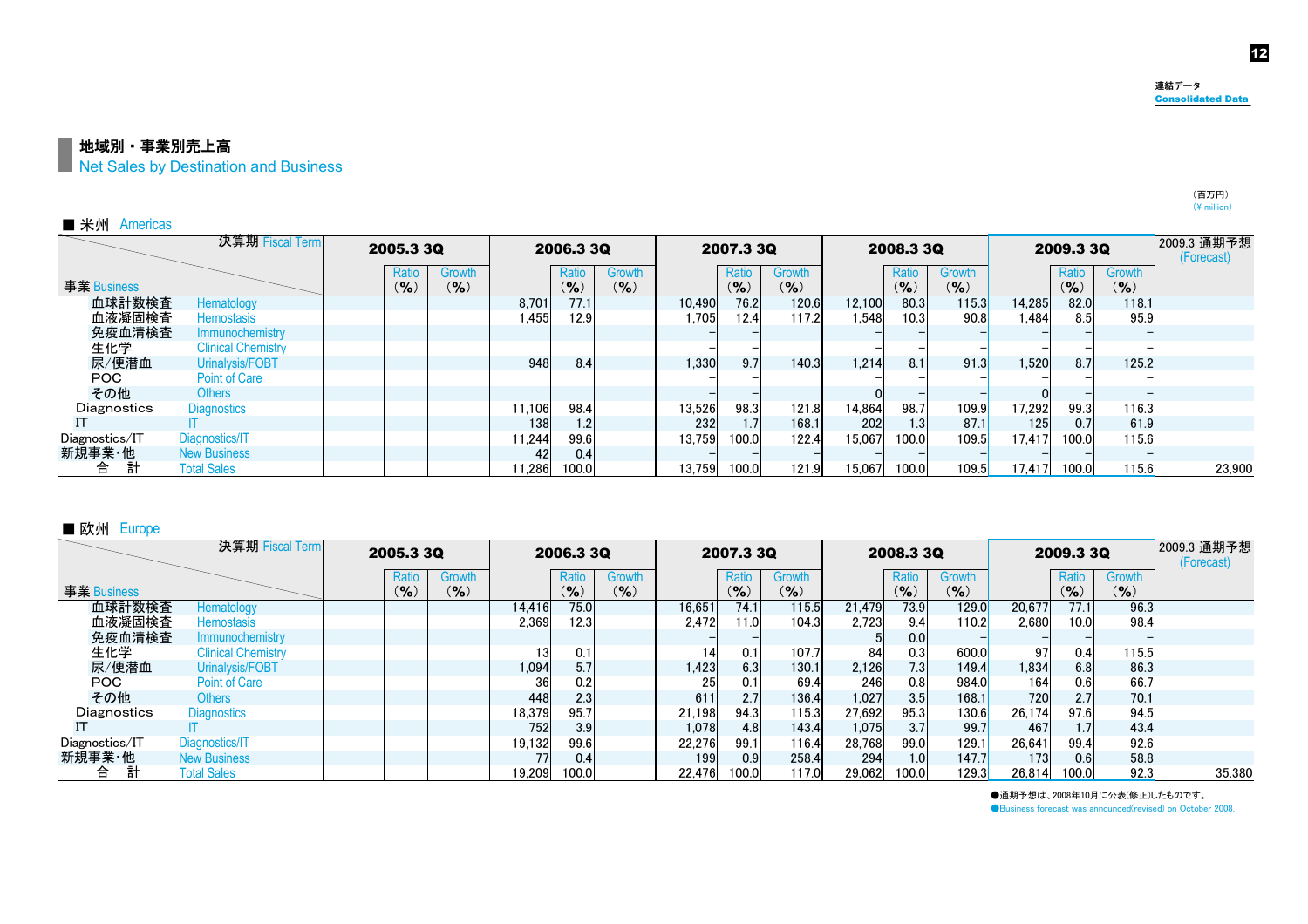| ■ 中国<br>China  |                           |              |                     |       |                 |                  |       |              |                   |       |                 |                     |       |                  |                  |                           |
|----------------|---------------------------|--------------|---------------------|-------|-----------------|------------------|-------|--------------|-------------------|-------|-----------------|---------------------|-------|------------------|------------------|---------------------------|
|                | 決算期 Fiscal Term           | 2005.3 3Q    |                     |       | 2006.3 3Q       |                  |       | 2007.3 3Q    |                   |       | 2008.3 3Q       |                     |       | 2009.3 3Q        |                  | 2009.3 通期予想<br>(Forecast) |
| 事業 Business    |                           | Ratio<br>(%) | Growth<br>$($ % $)$ |       | Ratio<br>$($ %) | Growth<br>$($ %) |       | Ratio<br>(%) | Growth<br>$(\% )$ |       | Ratio<br>$($ %) | Growth<br>$($ % $)$ |       | Ratio<br>$($ %)  | Growth<br>$($ %) |                           |
| 血球計数検査         | Hematology                |              |                     | 2,891 | 63.6            |                  | 3,175 | 64.2         | 109.8             | 3,440 | 57.3            | 108.3               | 3,798 | 55.6             | 110.4            |                           |
| 血液凝固検査         | <b>Hemostasis</b>         |              |                     | 430   | 9.5             |                  | 726   | 14.7         | 168.8             | 1.181 | 19.7            | 162.7               | 1,534 | 22.5             | 129.9            |                           |
| 免疫血清検査         | Immunochemistry           |              |                     |       |                 |                  |       |              |                   |       |                 |                     |       |                  |                  |                           |
| 生化学            | <b>Clinical Chemistry</b> |              |                     | 447   | 9.8             |                  | 315   | 6.4          | 70.5              | 382   | 6.4             | 121.3               | 420   | 6.2              | 109.9            |                           |
| 尿/便潜血          | Urinalysis/FOBT           |              |                     | 644   | 14.2            |                  | 496   | 10.0         | 77.0              | 752   | 12.5            | 151.6               | 867   | 12.7             | 115.3            |                           |
| POC            | <b>Point of Care</b>      |              |                     | 10    | 0.2             |                  |       | 0.0          | 10.0              | 163   | 2.7             | 16.300.0            | 182   | 2.7 <sub>l</sub> | 111.7            |                           |
| その他            | Others                    |              |                     | 76    | 1.7             |                  | 165   | 3.3          | 217.1             |       |                 |                     |       | 0.0              |                  |                           |
| Diagnostics    | <b>Diagnostics</b>        |              |                     | 4,502 | 99.0            |                  | 4,881 | 98.7         | 108.4             | 5,920 | 98.6            | 121.3               | 6,804 | 99.6             | 114.9            |                           |
|                |                           |              |                     | 44    | 1.0             |                  | 63    | 1.3          | 143.2             | 84    | 1.4             | 133.3               | 24    | 0.4              | 28.6             |                           |
| Diagnostics/IT | Diagnostics/IT            |              |                     | 4.547 | 100.0           |                  | 4.944 | 100.0        | 108.7             | 6.005 | 100.0           | 121.5               | 6.828 | 100.0            | 113.7            |                           |
| 新規事業·他         | <b>New Business</b>       |              |                     |       |                 |                  |       |              |                   |       |                 |                     |       |                  |                  |                           |
| 台              | <b>Total Sales</b>        |              |                     | 4,547 | 100.0           |                  | 4,944 | 100.0        | 108.7             | 6,005 | 100.0           | 121.5               | 6,828 | 100.0            | 113.7            | 9,700                     |

#### ■ アジア・パシフィック Asia - Pacific

|                | 決算期 Fiscal Term           | 2005.3 3Q          |                 |       | 2006.3 3Q          |                     |                 | 2007.3 3Q                         |                     |                 | 2008.3 3Q          |                     |       | 2009.3 3Q          |                  | 2009.3 通期予想<br>(Forecast) |
|----------------|---------------------------|--------------------|-----------------|-------|--------------------|---------------------|-----------------|-----------------------------------|---------------------|-----------------|--------------------|---------------------|-------|--------------------|------------------|---------------------------|
| 事業 Business    |                           | Ratio<br>$(9)_{0}$ | Growth<br>(9/6) |       | Ratio<br>$($ % $)$ | Growth<br>$($ % $)$ |                 | Ratio<br>$\mathcal{O}_\mathbf{0}$ | Growth<br>$(9)_{0}$ |                 | Ratio<br>$(9)_{0}$ | Growth<br>$($ % $)$ |       | Ratio<br>$($ % $)$ | Growth<br>$($ %) |                           |
| 血球計数検査         | Hematology                |                    |                 | 2,506 | 71.8               |                     | 2,759           | 71.2                              | 110.1               | 3,410           | 73.6               | 123.6               | 4,015 | 75.0               | 117.7            |                           |
| 血液凝固検査         | <b>Hemostasis</b>         |                    |                 | 560   | 16.1               |                     | 637             | 16.4                              | 113.8               | 724             | 15.6               | 113.7               | 762   | 14.2               | 105.2            |                           |
| 免疫血清検査         | Immunochemistry           |                    |                 |       | 0.3                |                     | 14              | 0.4                               | 155.6               | 18 <sup>1</sup> | 0.4                | 128.6               |       | 0.1                | 38.9             |                           |
| 生化学            | <b>Clinical Chemistry</b> |                    |                 | 80    | 2.3                |                     | 149             | 3.8                               | 186.3               | 105             | 2.3                | 70.5                | 99    | 1.8                | 94.3             |                           |
| 尿/便潜血          | Urinalysis/FOBT           |                    |                 | 54    | 1.5                |                     | 84              | 2.2                               | 155.6               | 93              | 2.0                | 110.7               | 220   | 4.1                | 236.6            |                           |
| POC.           | Point of Care             |                    |                 |       |                    |                     |                 |                                   |                     |                 |                    |                     |       |                    |                  |                           |
| その他            | Others                    |                    |                 | 53    | 1.5                |                     |                 | 0.1                               | 3.8                 |                 | 0.0                | 50.0                |       | 0.1                | 300.0            |                           |
| Diagnostics    | <b>Diagnostics</b>        |                    |                 | 3,265 | 93.6               |                     | 3,647           | 94.1                              | 111.7               | 4,355           | 94.0               | 119.4               | 5,107 | 95.4               | 117.3            |                           |
|                |                           |                    |                 | 217   | 6.2                |                     | 216             | 5.6                               | 99.5                | 265             | 5.7                | 122.7               | 236   | 4.4                | 89.1             |                           |
| Diagnostics/IT | Diagnostics/IT            |                    |                 | 3.482 | 99.8               |                     | 3,863           | 99.7                              | 110.9               | 4,620           | 99.7               | 119.6               | 5.344 | 99.9               | 115.7            |                           |
| 新規事業·他         | <b>New Business</b>       |                    |                 |       | 0.2                |                     | 13 <sup>1</sup> | 0.3                               | 216.7               | 15              | 0.3                | 115.4               |       | 0.1                | 53.3             |                           |
| 合              | <b>Total Sales</b>        |                    |                 | 3.488 | 100.0              |                     | 3.876           | 100.0                             | 111.1               | 4,635           | 100.0              | 119.6               | 5,352 | 100.0              | 115.5            | 7,520                     |

●通期予想は、2008年10月に公表(修正)したものです。

●Business forecast was announced(revised) on October 2008.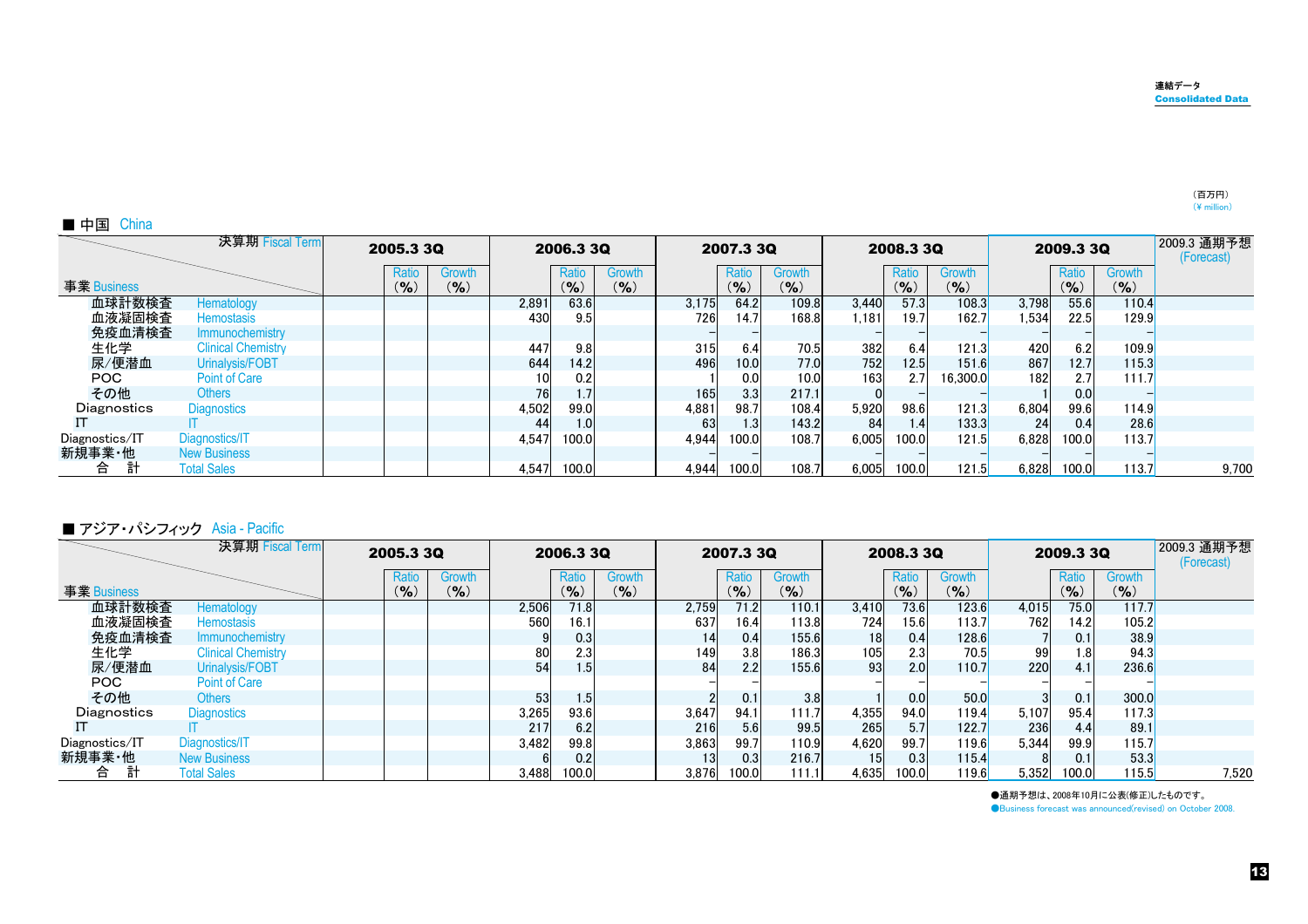### 所在地別売上高および営業利益の状況[第3四半期累計] Consolidated Data かいしょう こうしょう こうしょう こうしょう こうしょう こうしょう

### *Net Sales and Operating Income (Loss)*

*by Geographical Region (Net Sales and Operating Income (Loss) of subsidiaries in the Region) [3rd Quarter]* 



※日本所在地には、韓国、台湾、モンゴル向けの売上、利益を含みます。 ※Sales and Operating Income in Japan include those to Korea, Taiwan and Mongolia.

- 通期売上高(2009.3月期は予想) Net Sales (Data in '09.3 is Forecast) ■ 第3四半期累計営業利益
- Operating Income (Loss)(3rd Quarter)
- 第3四半期累計売上高 Net Sales(3rd Quarter)









連結データ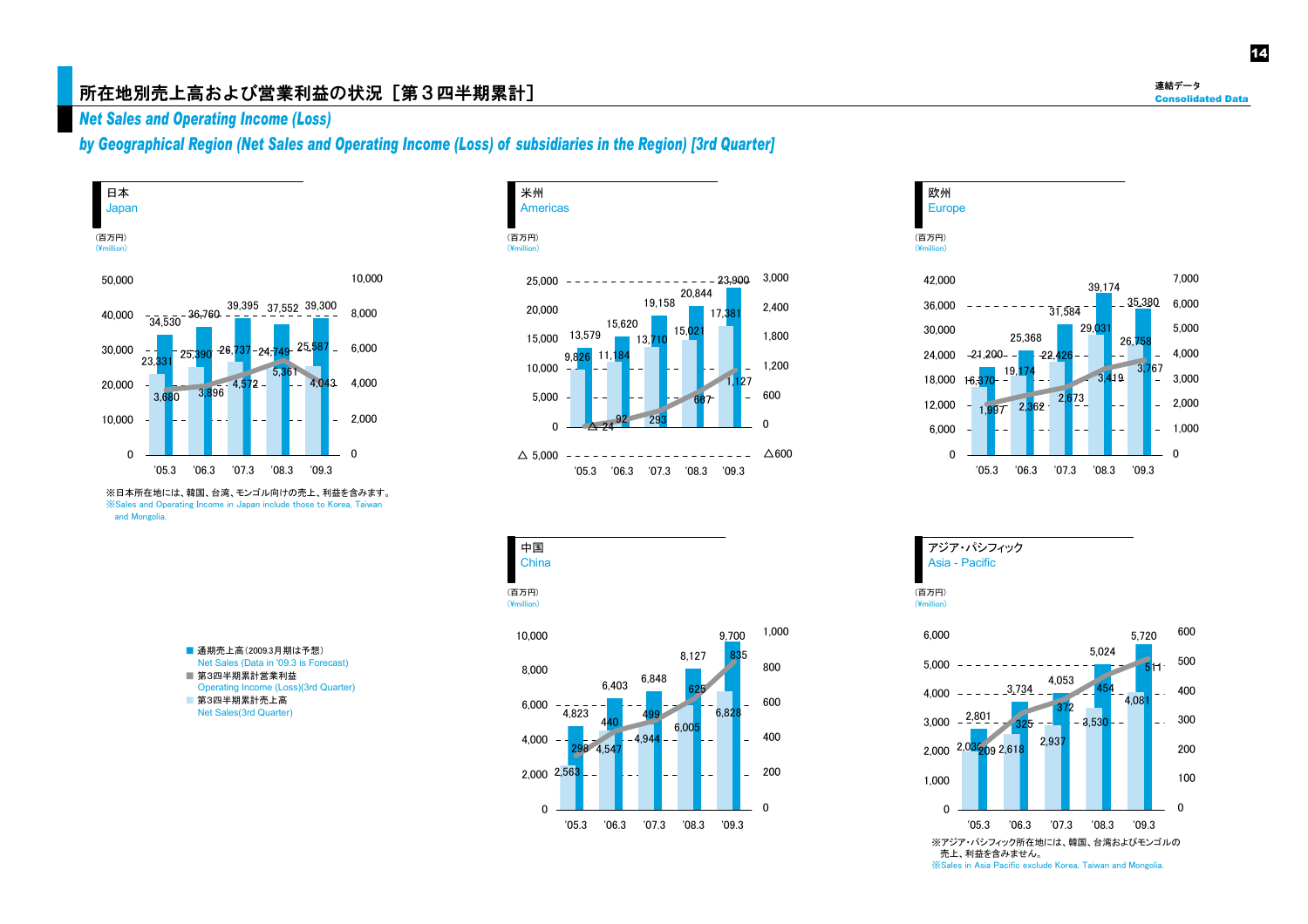#### 連結データConsolidated Data

(百万円)<br>(¥ million)

|                   |              | 決算期 Fiscal Term                                      |                    | 2005.3 3Q      |               |                    | 2006.3 3Q     |                |                  | 2007.3 3Q     |                |                    | 2008.3 3Q     |                |                         | 2009.3 3Q     |                | 2009.3 通期予想<br>(Forecast) |
|-------------------|--------------|------------------------------------------------------|--------------------|----------------|---------------|--------------------|---------------|----------------|------------------|---------------|----------------|--------------------|---------------|----------------|-------------------------|---------------|----------------|---------------------------|
|                   |              |                                                      |                    | Ratio          | <b>Growth</b> |                    | Ratio         | <b>Growth</b>  |                  | Ratio         | <b>Growth</b>  |                    | Ratio         | Growth         |                         | Ratio         | Growth         |                           |
| 地域 Region         |              |                                                      |                    | $($ % $)$      | $($ % $)$     |                    | $($ % $)$     | $($ % $)$      |                  | $($ % $)$     | $($ % $)$      |                    | $($ % $)$     | (96)           |                         | $($ % $)$     | $($ % $)$      |                           |
|                   | 外部売上高        | <b>Sales to Customers</b>                            | 23,331             | 61.9           |               | 25,390             | 61.0          | 108.8          | 26,737           | 60.1          | 105.3          | 24,749             | 53.9          | 92.6           | 25,587                  | 51.0          | 103.4          | 39,300                    |
|                   | 内部売上高        | Intra-area Transfer                                  | 14,373             | 38.1           |               | 16,259             | 39.0          | 113.1          | 17,743           | 39.9          | 109.1          | 21,183             | 46.1          | 119.4          | 24,621                  | 49.0          | 116.2          | 32,430                    |
| 日本                | 売上高 計        | <b>Total Sales</b>                                   | 37,704             | 100.0          |               | 41,650             | 100.0         | 110.5          | 44,480           | 100.0         | 106.8          | 45,933             | 100.0         | 103.3          | 50,208                  | 100.0         | 109.3          | 71,730                    |
| Japan             | 営業費用         | <b>Operating Expenses</b>                            | 34.024             | 90.2           |               | 37,754             | 90.6          | 111.0          | 39.908           | 89.7          | 105.7          | 40,572             | 88.3          | 101.7          | 46.164                  | 91.9          | 113.8          | 66,050                    |
|                   | 営業利益         | <b>Operating Income</b>                              | 3,680              | 9.8            |               | 3,896              | 9.4           | 105.9          | 4,572            | 10.3          | 117.4          | 5,361              | 11.7          | 117.3          | 4.043                   | 8.1           | 75.4           | 5,680                     |
|                   | 外部売上高        | <b>Sales to Customers</b>                            | 9,826              | 99.3           |               | 11,184             | 98.7          | 113.8          | 13,710           | 99.8          | 122.6          | 15,021             | 99.9          | 109.6          | 17,381                  | 100.0         | 115.7          | 23,900                    |
|                   | 内部売上高        | Intra-area Transfer                                  | 69                 | 0.7            |               | 153                | 1.3           | 221.7          | 28               | 0.2           | 18.3           | 15                 | 0.1           | 53.6           |                         | 0.0           | 6.7            |                           |
| 米州                | 売上高 計        | <b>Total Sales</b>                                   | 9,896              | 100.0          |               | 11,337             | 100.0         | 114.6          | 13,738           | 100.0         | 121.2          | 15,037             | 100.0         | 109.5          | 17,382                  | 100.0         | 115.6          | 23,900                    |
| <b>Americas</b>   | 営業費用         | <b>Operating Expenses</b>                            | 9,920              | 100.2          |               | 11,245             | 99.2          | 113.4          | 13,445           | 97.9          | 119.6          | 14,369             | 95.6          | 106.9          | 16,255                  | 93.5          | 113.1          | 22,350                    |
|                   | 営業利益         | <b>Operating Income</b>                              | $\triangle$ 24     |                |               | 92                 | 0.8           |                | 293              | 2.1           | 318.5          | 667                | 4.4           | 227.6          | 1,127                   | 6.5           | 169.0          | 1,550                     |
|                   | 外部売上高        | <b>Sales to Customers</b>                            | 16,370             | 98.2           |               | 19,174             | 98.8          | 117.1          | 22,426           | 98.6          | 117.0          | 29,031             | 98.9          | 129.5          | 26.758                  | 98.6          | 92.2           | 35,380                    |
|                   | 内部売上高        | Intra-area Transfer                                  | 307                | 1.8            |               | 228                | 1.2           | 74.3           | 308              | 1.4           | 135.1          | 334                | 1.1           | 108.4          | 383                     | 1.4           | 114.7          | 420                       |
| 欧州                | 売上高 計        | <b>Total Sales</b>                                   | 16,677             | 100.0          |               | 19,403             | 100.0         | 116.3          | 22,735           | 100.0         | 117.2          | 29,366             | 100.0         | 129.2          | 27,141                  | 100.0         | 92.4           | 35,800                    |
| Europe            | 営業費用         | <b>Operating Expenses</b>                            | 14,680             | 88.0           |               | 17,041             | 87.8          | 116.1          | 20,061           | 88.2          | 117.7          | 25,947             | 88.4          | 129.3          | 23,373                  | 86.1          | 90.1           | 30,500                    |
|                   | 営業利益         | <b>Operating Income</b>                              | 1,997              | 12.0           |               | 2,362              | 12.2          | 118.3          | 2,673            | 11.8          | 113.2          | 3,419              | 11.6          | 127.9          | 3.767                   | 13.9          | 110.2          | 5.300                     |
|                   | 外部売上高        | <b>Sales to Customers</b>                            | 2,563              | 99.7           |               | 4,547              | 99.8          | 177.4          | 4.944            | 99.8          | 108.7          | 6.005              | 99.8          | 121.5          | 6,828                   | 99.9          | 113.7          | 9,700                     |
|                   | 内部売上高        | Intra-area Transfer                                  |                    | 0.3            |               |                    | 0.2           | 87.5           | 11               | 0.2           | 157.1          | 11                 | 0.2           | 100.0          | $\overline{\mathbf{A}}$ | 0.1           | 36.4           |                           |
| 中国                | 売上高 計        | <b>Total Sales</b>                                   | 2,572              | 100.0          |               | 4,555              | 100.0         | 177.1          | 4,955            | 100.0         | 108.8          | 6,016              | 100.0         | 121.4          | 6,833                   | 100.0         | 113.6          | 9,700                     |
| China             | 営業費用         | <b>Operating Expenses</b>                            | 2,273              | 88.4           |               | 4,114              | 90.3          | 181.0          | 4,456            | 89.9          | 108.3          | 5,390              | 89.6          | 121.0          | 5,997                   | 87.8          | 111.3          | 8,540                     |
|                   | 営業利益         | <b>Operating Income</b>                              | 298                | 11.6           |               | 440                | 9.7           | 147.7          | 499              | 10.1          | 113.4          | 625                | 10.4          | 125.3          | 835                     | 12.2          | 133.6          | 1.160                     |
|                   | 外部売上高        | <b>Sales to Customers</b>                            | 2,036              | 96.0           |               | 2,618              | 97.4          | 128.6          | 2,937            | 96.6          | 112.2          | 3,530              | 94.5          | 120.2          | 4.081                   | 96.7          | 115.6          | 5,720                     |
| アジア・              | 内部売上高        | Intra-area Transfer                                  | 84                 | 4.0            |               | 70                 | 2.6           | 83.3           | 103              | 3.4           | 147.1          | 205                | 5.5           | 199.0          | 139                     | 3.3           | 67.8           | 180                       |
| パシフィック            | 売上高 計        | <b>Total Sales</b>                                   | 2,121              | 100.0          |               | 2,688              | 100.0         | 126.7          | 3.040            | 100.0         | 113.1          | 3,735              | 100.0         | 122.9          | 4,220                   | 100.0         | 113.0          | 5,900                     |
| Asia -            | 営業費用         | <b>Operating Expenses</b>                            | 1,911              | 90.1           |               | 2,363              | 87.9          | 123.7          | 2,668            | 87.8          | 112.9          | 3,281              | 87.8          | 123.0          | 3,709                   | 87.9          | 113.0          | 5,310                     |
| <b>Pacific</b>    | 営業利益         | <b>Operating Income</b><br><b>Sales to Customers</b> | 209                | 9.9<br>78.5    |               | 325                | 12.1          | 155.5          | 372              | 12.2<br>79.5  | 114.5          | 454                | 12.2<br>78.3  | 122.0          | 511                     | 12.1          | 112.6          | 590                       |
|                   | 外部売上高        |                                                      | 54,129             |                |               | 62,915             | 79.0          | 116.2          | 70,755           |               | 112.5          | 78,338             |               | 110.7          | 80,636                  | 76.2          | 102.9          | 114,000                   |
|                   | 内部売上高        | Intra-area Transfer<br><b>Total Sales</b>            | 14.843             | 21.5<br>100.0  |               | 16,720             | 21.0<br>100.0 | 112.6          | 18,195<br>88.951 | 20.5<br>100.0 | 108.8<br>111.7 | 21,750             | 21.7          | 119.5          | 25.149<br>105.786       | 23.8<br>100.0 | 115.6<br>105.7 | 33,030                    |
| 計<br><b>Total</b> | 売上高 計        | <b>Operating Expenses</b>                            | 68,972             | 91.1           |               | 79,635<br>72,518   | 91.1          | 115.5<br>115.5 | 80,540           | 90.5          | 111.1          | 100,089<br>89,560  | 100.0<br>89.5 | 112.5<br>111.2 | 95,500                  | 90.3          | 106.6          | 147,030                   |
|                   | 営業費用<br>営業利益 | <b>Operating Income</b>                              | 62,811<br>6,161    | 8.9            |               | 7,116              | 8.9           | 115.5          | 8,411            | 9.5           | 118.2          | 10,529             | 10.5          | 125.2          | 10,286                  | 9.7           | 97.7           | 132,750<br>14,280         |
|                   | 外部売上高        | <b>Sales to Customers</b>                            |                    |                |               |                    |               |                |                  |               |                |                    |               |                |                         |               |                |                           |
| 消去/               | 内部売上高        | Intra-area Transfer                                  | △ 14.843           |                |               | $\triangle$ 16,720 |               |                | $\Delta$ 18.195  |               |                | $\triangle$ 21.750 |               |                | $\triangle$ 25.149      |               |                | $\triangle$ 33,030        |
| 全社                | 売上高 計        | <b>Total Sales</b>                                   | $\triangle$ 14,843 | $\overline{a}$ |               | $\triangle$ 16,720 |               |                | $\Delta$ 18,195  |               |                | $\triangle$ 21,750 |               |                | $\triangle$ 25,149      |               |                | $\triangle$ 33,030        |
| Eliminations/     | 営業費用         | <b>Operating Expenses</b>                            | $\triangle$ 14,856 |                |               | $\Delta$ 16,877    |               |                | $\Delta$ 18,343  |               |                | $\triangle$ 21,027 |               |                | $\triangle$ 24,952      |               |                | $\triangle$ 32,750        |
| Corporate         | 営業利益         | <b>Operating Income</b>                              | $\Delta$ 13        |                |               | 156                |               |                | 147              |               | 94.2           | $\triangle$ 722    |               |                | △ 197                   |               |                | $\triangle$ 280           |
|                   | 外部売上高        | <b>Sales to Customers</b>                            | 54,129             | 100.0          |               | 62,915             | 100.0         | 116.2          | 70,755           | 100.0         | 112.5          | 78,338             | 100.0         | 110.7          | 80,636                  | 100.0         | 102.9          | 114,000                   |
|                   | 内部売上高        | Intra-area Transfer                                  |                    |                |               |                    |               |                |                  |               |                |                    |               |                |                         |               |                |                           |
| 連結                | 売上高 計        | <b>Total Sales</b>                                   | 54.129             | 100.0          |               | 62.915             | 100.0         | 116.2          | 70.755           | 100.0         | 112.5          | 78,338             | 100.0         | 110.7          | 80,636                  | 100.0         | 102.9          | 114,000                   |
| Consolidated      | 営業費用         | <b>Operating Expenses</b>                            | 47,954             | 88.6           |               | 55,641             | 88.4          | 116.0          | 62,197           | 87.9          | 111.8          | 68,532             | 87.5          | 110.2          | 70,548                  | 87.5          | 102.9          | 100,000                   |
|                   | 営業利益         | <b>Operating Income</b>                              | 6,174              | 11.4           |               | 7,273              | 11.6          | 117.8          | 8,558            | 12.1          | 117.7          | 9.806              | 12.5          | 114.6          | 10.088                  | 12.5          | 102.9          | 14,000                    |
|                   |              |                                                      |                    |                |               |                    |               |                |                  |               |                |                    |               |                |                         |               |                |                           |

※日本所在地には、韓国、台湾、モンゴル向けの売上、利益を含みます。

※アジア・パシフィック所在地には、韓国、台湾およびモンゴルの売上、利益を含みません。 ※Sales in Asia Pacific exclude Korea, Taiwan and Mongolia.

●通期予想は、2008年10月に公表(修正)したものです。 ●Business forecast was announced(revised) on October 2008.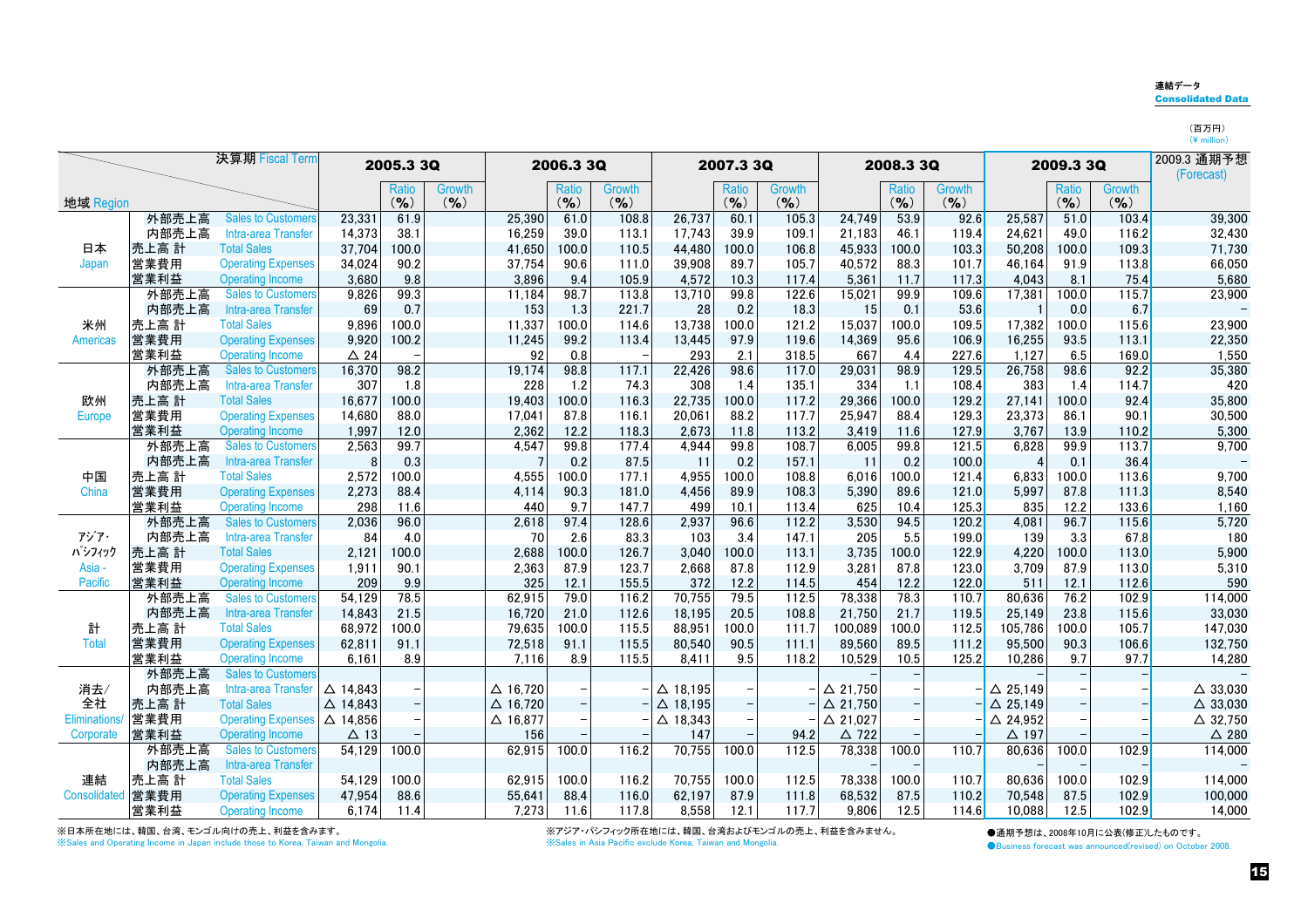### 単独データ

*Non-Consolidated Data*

### 主要単独財務指標 [第3四半期累計]

### *Non-Consolidated Financial Summary [3rd Quarter]*

| 項目 Item       |                                                          |       | 決算期 Fiscal Term | 2005.3 3Q | 2006.3 3Q | 2007.3 3Q | 2008.3 3Q | 2009.3 3Q | 2009.3 通期予想<br>(Forecast) |
|---------------|----------------------------------------------------------|-------|-----------------|-----------|-----------|-----------|-----------|-----------|---------------------------|
| 売上高           | <b>Net Sales</b>                                         | (百万円) | $(*$ million)   | 36,819    | 40,394    | 42,995    | 44,996    | 49,411    |                           |
| 営業利益          | <b>Operating Income</b>                                  | (百万円) | $(*$ million)   | 2,901     | 3,338     | 3,647     | 5,243     | 3,595     |                           |
| 経常利益          | Ordinary Income                                          | (百万円) | $(*$ million)   | 4.638     | 6.265     | 6.574     | 8,046     | 4,968     |                           |
| 当期純利益         | Net Income                                               | (百万円) | $(*$ million)   | 2.615     | 4.047     | 4.433     | 4.905     | 3,438     |                           |
| 1株当たり配当金      | <b>Cash Divdends per Share</b>                           | (円)   | (¥)             |           |           |           |           |           |                           |
| <うち1株当たり中間配当> | <interim cash="" dividends="" per="" share=""></interim> |       |                 |           |           |           |           |           |                           |
| 1株当たり当期純利益    | Net Income per Share                                     | (円)   | $(\c{(*)}$      |           |           |           |           |           |                           |
| 自己資本当期純利益率    | Return on Equity [ROE]                                   | (96)  |                 |           |           |           |           |           |                           |
| 売上総利益率        | <b>Gross Profit per Net Sales</b>                        | (96)  |                 | 54.5      | 55.4      | 55.5      | 57.7      | 55.3      |                           |
| 売上高経常利益率      | <b>Ordinary Income per Net Sales</b>                     | (96)  |                 | 12.6      | 15.5      | 15.3      | 17.9      | 10.1      |                           |
| 売上高当期純利益率     | Net Income per Net Sales                                 | (96)  |                 | 7.1       | 10.0      | 10.3      | 10.9      | 7.0       |                           |

| 項目 Item    |                                     |       | 決算期 Fiscal Term   | 2005.3 F.Y. | 2006.3 F.Y. | 2007.3 F.Y. | 2008.3 F.Y. | <b>2009.3 3Q</b> | 増減<br>(Variance) |
|------------|-------------------------------------|-------|-------------------|-------------|-------------|-------------|-------------|------------------|------------------|
| 資本金        | <b>Capital Stock</b>                | (百万円) | $(*$ million)     | 7,954       | 7,954       | 8,501       | 8,651       | 8,678            | 27               |
| 発行済株式数     | Number of Shares Issued             | (千株)  | (thousand shares) | 25,002.8    | 49.917.0    | 50,654.5    | 51.203.1    | 51.236.3         | 33.2             |
| 純資産 ※      | Net Assets $\mathbb{X}$             | (百万円) | $(*$ million)     | 56.782      | 61.708      | 67.881      | 73.239      | 74.031           | 792              |
| 総資産        | <b>Total Assets</b>                 | (百万円) | $(*$ million)     | 73.709      | 80,438      | 89,481      | 96,232      | 101.741          | 5,509            |
| 有利子負債      | <b>Interest-bearing Liabilities</b> | (百万円) | $(*$ million)     | 2.716       | 2,780       | 3,515       | 2,337       | 10.778           | 8.441            |
| 設備投資       | <b>Capital Expenditure</b>          | (百万円) | $(*$ million)     | 1.455       | 4,072       | 1.876       | 6.125       | 5.562            |                  |
| 研究開発費      | R & D Expenditure                   | (百万円) | $(*$ million)     | 7.104       | 8.147       | 8.942       | 8,935       | 7.398            |                  |
| 減価償却費      | Depreciation                        | (百万円) | $(*$ million)     | 1,915       | 2,299       | 2,289       | l,801       | l,977            |                  |
| 自己資本比率 ※   | Equity Ratio X                      | (96)  |                   | 77.0        | 76.7        | 75.9        | 75.9        | 72.3             | $\Delta$ 3.6     |
| 1株当たり純資産 ※ | Net Assets per Share X              | (H)   | $(\yen)$          | 2.270.74    | 1,233.12    | 1,342.51    | 1,428.42    | 1,438.06         | 9.64             |
| 従業員数       | Number of Employees                 |       |                   | 1.119       | 1.228       | .240        | 1.310       | 1,445            | 135              |

※過年度の数値については、従来の「株主資本」を「純資産」の欄に、「株主資本比率」を「自己資本比率」の欄に、「1株当たり株主資本」を「1株当たり純資産」の欄に記載しております。

With regards to the figures for previous period, the original "Shareholders' Equity" is described in the "Net Assets" column, the original "Shareholders' Equity Ratio" in the "Equity Ratio" column and the original "Shareho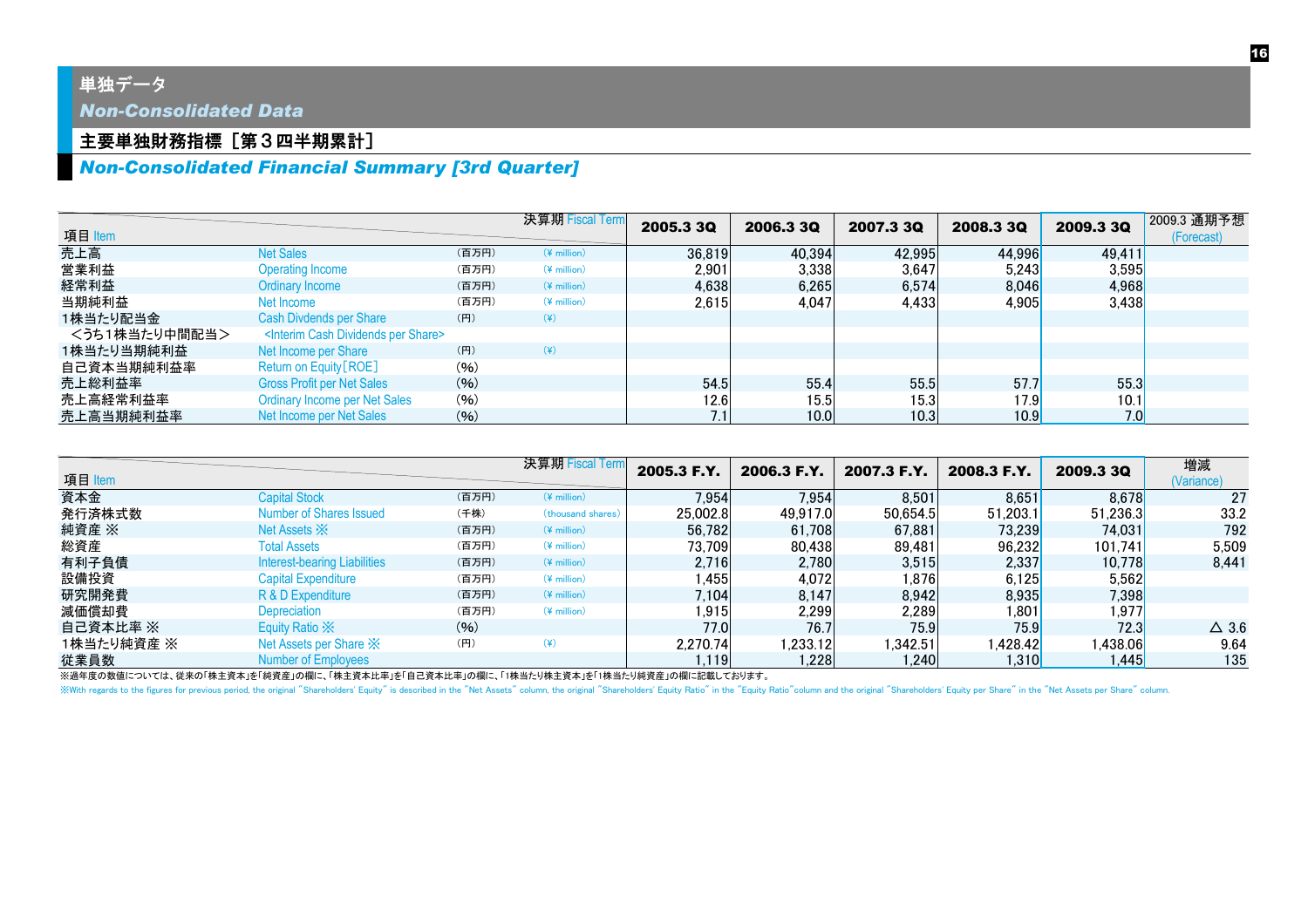### 関連データ

*Associated Data*

### 株式情報

### *Stock Information*

#### シスメックス株式会社の株価推移と出来高

Stock Price Range and Trading Volume of SYSMEX CORPORATION



'98/12 '99/6 '99/12 '00/6 '00/12 '01/6 '01/12 '02/6 '02/12 '03/6 '03/12 '04/6 '04/12 '05/6 '05/12 '06/6 '06/12 '07/6 '07/12 '08/6 '08/12

※1995年11月大阪証券取引所市場第2部に株式を上場 1996年7月までは大証株価、翌月以降は東証株価を使用※First listing was November 1995 on the Second Section of the Osaka Securities Exchange. In compiling this data, the stock price on the Osaka Securities Exchange was used, from November 1995 to July 1996, and from August 1996, the stock price on the Tokyo Stock Exchange was used.

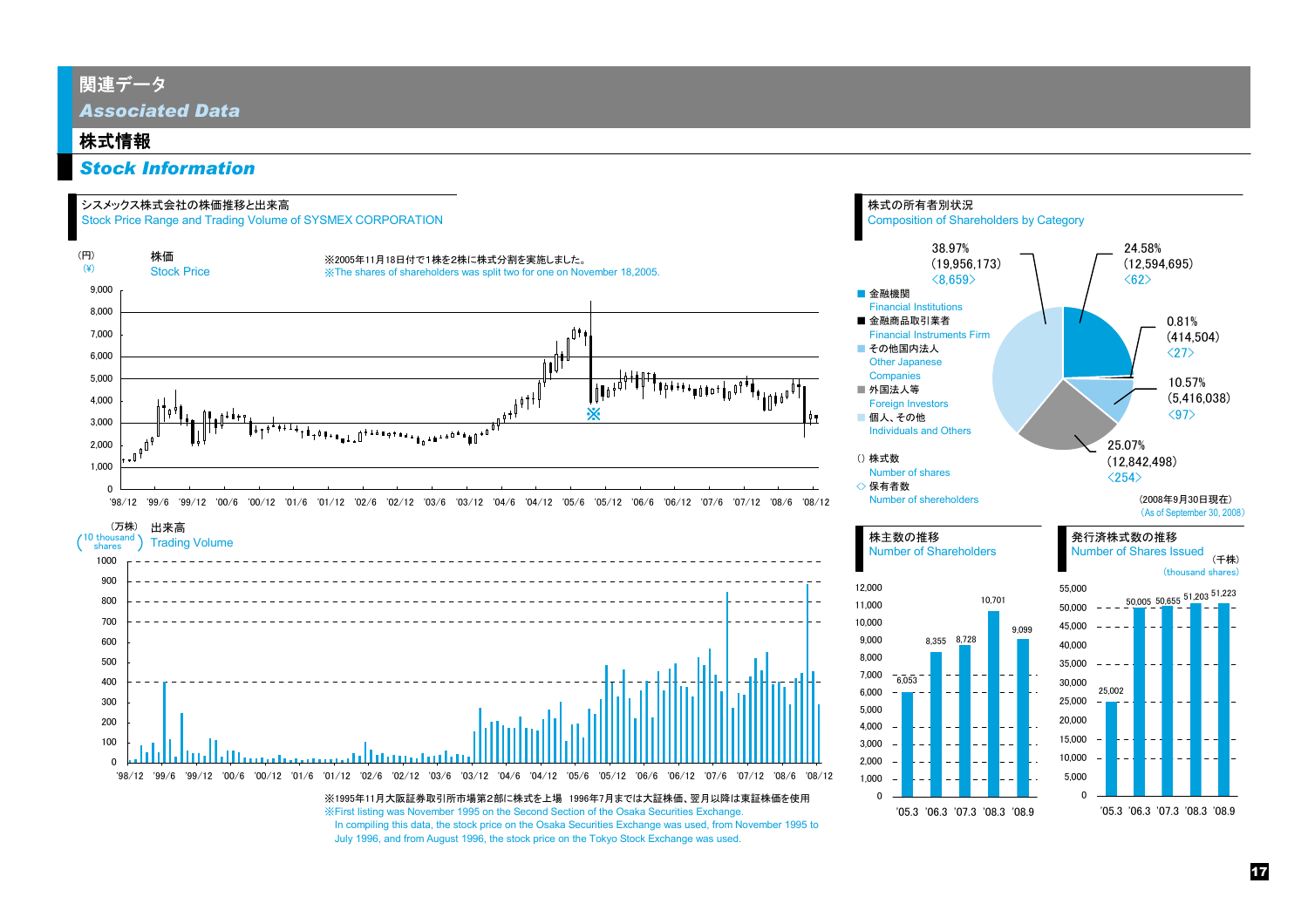#### 1株当たり指標 *Per Share Data*※2005年11月18日付で1株を2株に株式分割を実施しました。 ※The shares of shareholders was split two for one on November 18,2005. 1株当たり配当金、配当性向(連結) 60(円)  $(\mathbf{\mathsf{Y}})$ 1株当たり当期純利益(円)  $(\angle)$  $725.06$ 250



| 3月31日に終了する各年度               |                                   |       |                        | 2004.3   | 2005.3   | 2006.3   | 2007.3        | 2008.3   |
|-----------------------------|-----------------------------------|-------|------------------------|----------|----------|----------|---------------|----------|
| <b>Years ended March 31</b> |                                   |       |                        |          |          |          |               |          |
| 1株当たり配当金                    | <b>Cash Dividends per Share</b>   | (円)   |                        | 30,00    | 40.00    | 36,00    | 36.00         | 48.00    |
| (うち記念配当)                    | (Special Dividends)               |       |                        |          |          | (2.00)   |               | (8.00)   |
| 配当性向(連結)                    | Dividends Ratio (Consolidated)    | (9/6) |                        | 22.6     | 17.8     | 17.9     | <b>20.0</b>   | 26.8     |
| 1株当たり当期純利益                  | Net Income per Share              | (円)   | (連結:Consolidated)      | 132.86   | 225.06   | 145.48   | 179.63        | 178.94   |
|                             |                                   |       | (単独: Non-Consolidated) | 136.61   | 168.49   | 115.72   | <b>143.58</b> | 109.94   |
| 1株当たり純資産 ※                  | Net Assets per Share $\mathbb{X}$ | (円)   | (連結:Consolidated)      | 2.042.67 | 2.244.85 | ا251.81. | 1.410.99      | .540.95  |
|                             |                                   |       | (単独: Non-Consolidated) | 2.127.51 | 2.270.74 | 1.233.12 | 1.342.51      | 1.428.42 |
| 1株当たりキャッシュ・フロー              | <b>Cash Flow per Share</b>        | (円)   | (連結:Consolidated)      | 254.47   | 361.65   | 220.30   | 258,00        | 256.48   |
|                             |                                   |       | (単独: Non-Consolidated) | 204.02   | 249.24   | 164.60   | 188.88        | 145.22   |

注:キャッシュ・フロー=当期純利益+減価償却費

Note : Cash Flow = Net Income + Depreciation

※過年度の数値については、従来の「1株当たり株主資本」を「1株当たり純資産」の欄に記載しております。

※With regards to the figures for previous period, the original "Shareholders' Equity per Share" is described in the "Net Assets per Share" column.

2006.3:上場10周年記念配当2円

Flow = Net Income + Depreciation 2006.3:Special dividends of \2.00 to mark the 10th anniversary of its IPO.

 2008.3:創立40周年記念配当8円2008.3: Special dividends of ¥8.00 to mark the 40th anniversary of its establishment. 18

関連データAssociated Data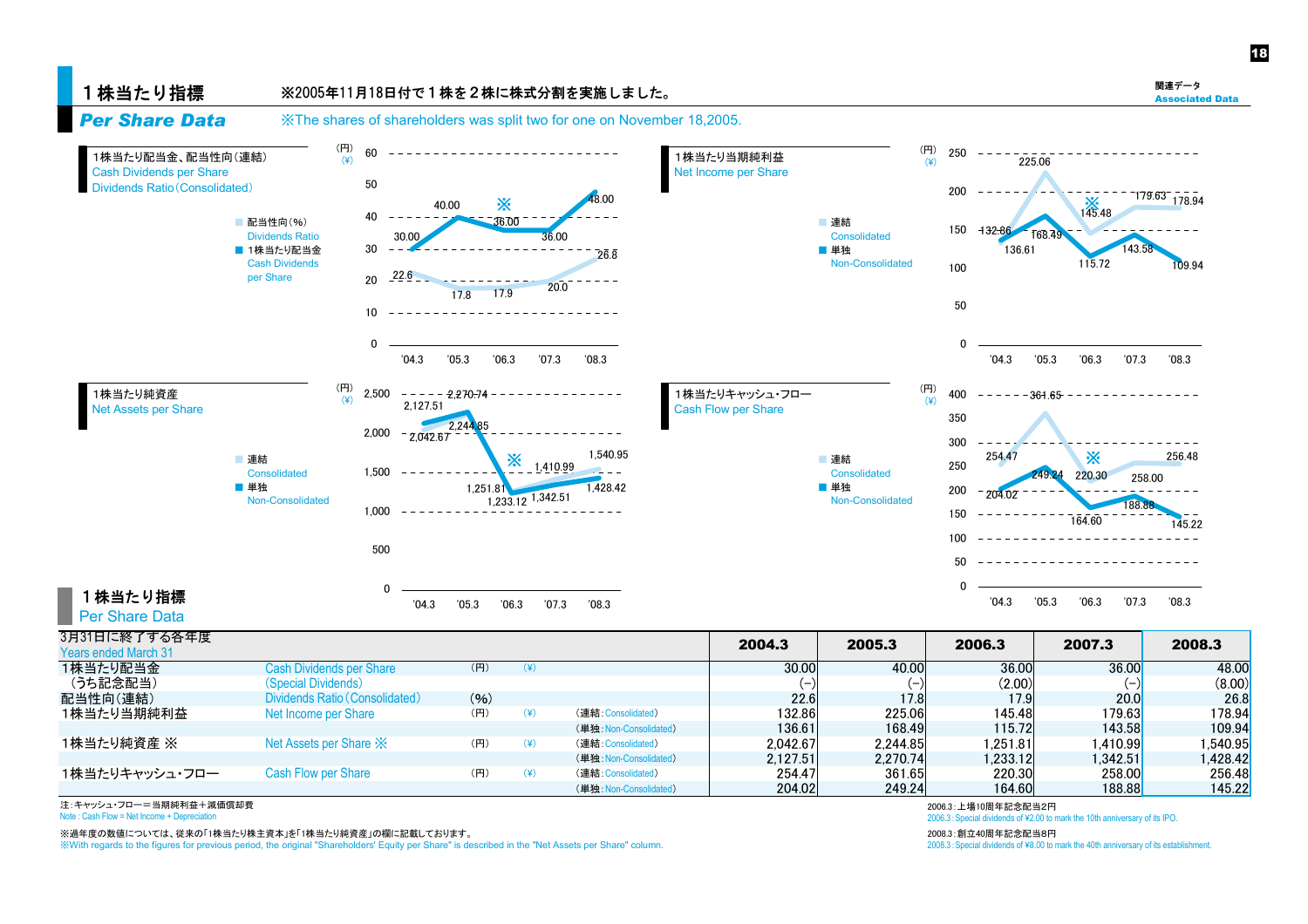#### 関連データAssociated Data



|               |                              |       |                         | $\cdots$               | $-$ , , $-$ | <b>v., v</b> | 0,000   | $\mathsf{v},\mathsf{v}$ , $\mathsf{v}$ |         |
|---------------|------------------------------|-------|-------------------------|------------------------|-------------|--------------|---------|----------------------------------------|---------|
|               |                              |       |                         | (安値:Low)               | 2.000       | 2.660        | 3.840   | 4.060                                  | 3.500   |
| 時価総額          | <b>Total Market Value</b>    | (百万円) | $(\frac{2}{3})$ million |                        | 67.365      | 152.767      | 256.074 | 216.411                                | 183,985 |
| 株価収益率         | Price-Earning Ratio (PER)    | (倍)   |                         | (連結: Consolidated)     | 20.28       | 27.15        | 35.26   | 23.83                                  | 20.12   |
|               |                              |       |                         | (単独: Non-Consolidated) | 19.73       | 36.261       | 44.331  | 29.81                                  | 32.75   |
| 株価純資産倍率       | Price Book Value Ratio (PBR) | (倍)   |                         | (連結:Consolidated)      | 1.321       | 2.72         | 4.10    | 3.03                                   | 2.34    |
|               |                              |       |                         | (単独: Non-Consolidated) | ا27. ا      | 2.69         | 4.16    | 3.19                                   | 2.52    |
| 株価キャッシュ・フロー倍率 | Price Cash Flow Ratio (PCFR) | (倍)   | time                    | (連結: Consolidated)     | 10.59       | 16.89        | 23.29   | 16.59                                  | 14.04   |
|               |                              |       |                         | (単独: Non-Consolidated) | 13.21       | 24.51        | 31.17   | 22.66                                  | 24.79   |

\*各指標は、シスメックス株式会社の各年度3月31日の終値を用いて計算しています。

\*Data was calculated by the closing stock prices of Sysmex Corporation on March 31, each year.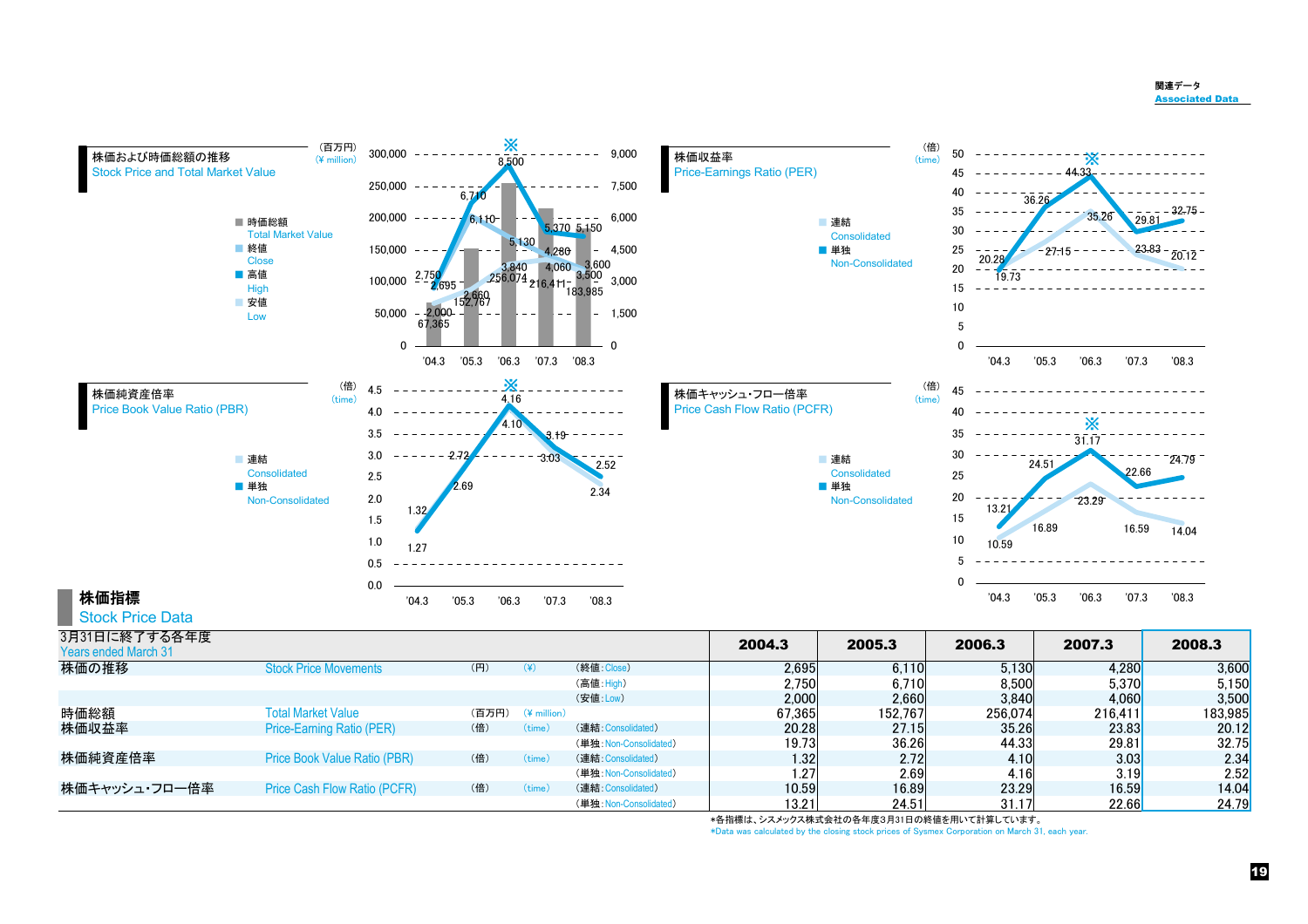### *Corporate Data*

| シスメックス株式会社<br><b>Sysmex Corporation</b>       |                                                                                                                                 |                                        |                                                                                                                                                                     |                                                                                 | 臨床検査機器、検査用試薬、粒子分析機器ならびに関連ソフトウェ                                      |  |
|-----------------------------------------------|---------------------------------------------------------------------------------------------------------------------------------|----------------------------------------|---------------------------------------------------------------------------------------------------------------------------------------------------------------------|---------------------------------------------------------------------------------|---------------------------------------------------------------------|--|
| 本社所在地<br><b>Address of Head Office</b>        | 神戸市中央区脇浜海岸通1丁目5番1号<br>1-5-1, Wakinohama-Kaigandori, Chuo-ku, Kobe, Hyogo 651-0073, Japan                                        | 主な事業内容<br><b>Main Line of Business</b> | アなどの開発・製造・販売・輸出入<br>Development, manufacture, sales, import and export of diagnostics testing<br>instruments and reagents, particle analyzers, and related software |                                                                                 |                                                                     |  |
| 電話番号 Telephone<br>F A X Facsimile             | (078) 265-0500 (代表)<br>$(078)$ 265-0524                                                                                         |                                        |                                                                                                                                                                     |                                                                                 |                                                                     |  |
| 設立年月日<br>Date of Establishment                | 昭和43年2月20日<br>February 20, 1968                                                                                                 | 主な販売先<br><b>Customers</b>              |                                                                                                                                                                     | 国立病院、一般病院、大学、研究所、その他医療機関<br>institutions, universities, and research institutes | National and public hospitals, general hospitals, and other medical |  |
| 資本金<br>Paid-in Capital                        | (千円)<br>8,678,980<br>(¥ thousand)                                                                                               |                                        | 本社                                                                                                                                                                  | 東京支社/東京支店                                                                       | 千葉営業所                                                               |  |
| 従業員数                                          | 1,445名 (単独/Non-Consolidated)<br>3,535名 (連結/Consolidated)<br>※嘱託及びパートタイマーは含んでおりません。                                              |                                        | <b>Head Office</b><br>ソリューションセンター<br><b>Solution Center</b>                                                                                                         | <b>Tokyo Office/Tokyo Branch</b><br>名古屋支店<br>Nagoya Office                      | <b>Chiba Sales Office</b><br>静岡営業所<br><b>Shizuoka Sales Office</b>  |  |
| <b>Number of Employees</b>                    | <b>X: Non-Including part-time employees</b><br>従業員平均年齢<br>38.6才                                                                 |                                        | テクノパーク<br><b>Technopark</b>                                                                                                                                         | 大阪支店<br>Osaka Office                                                            | 金沢営業所<br><b>Kanazawa Sales Office</b>                               |  |
|                                               | 10.7年<br>従業員平均勤続年数                                                                                                              |                                        | 研究開発センター<br>R & D Center                                                                                                                                            | 広島支店<br><b>Hiroshima Office</b>                                                 | 京都営業所<br><b>Kyoto Sales Office</b>                                  |  |
| 発行済株式総数                                       | 千株<br>51, 236<br>(thousand shares)                                                                                              |                                        | 加古川工場<br><b>Kakogawa Factory</b>                                                                                                                                    | 福岡支店<br><b>Fukuoka Office</b>                                                   | 神戸営業所<br><b>Kobe Sales Office</b>                                   |  |
| <b>Number of Shares Issued</b>                | ※2005年11月18日付で1株を2株に株式分割を実施しました。                                                                                                | 事業所<br><b>Offices</b>                  | 仙台支店<br>Sendai Office                                                                                                                                               | 札幌営業所<br><b>Sapporo Sales Office</b>                                            | 高松営業所<br><b>Takamatsu Sales Office</b>                              |  |
| 決算期                                           | XX The shares of shareholders was split two for one on November 18, 2005.<br>3月31日                                              |                                        | 北関東支店<br><b>Kita Kanto Office</b>                                                                                                                                   | 盛岡営業所<br>Morioka Sales Office                                                   | 岡山営業所<br><b>Okayama Sales Office</b>                                |  |
| <b>Settlement Day</b>                         | March 31                                                                                                                        |                                        |                                                                                                                                                                     | 長野営業所<br><b>Nagano Sales Office</b>                                             | 鹿児島営業所<br>Kagoshima Sales Office                                    |  |
| 上場市場<br><b>Stock Listings</b>                 | 東京証券取引所 市場第一部<br><b>Tokyo Stock Exchange, First Section</b><br>大阪証券取引所 市場第一部<br><b>Osaka Securities Exchange, First Section</b> |                                        |                                                                                                                                                                     | 新潟営業所<br>Niigata Sales Office                                                   | 首都圏サービスセンター<br><b>Metropolitan Area Service</b><br><b>Center</b>    |  |
| 証券コードNo.<br><b>Stock Exchange Code Number</b> | 6869                                                                                                                            |                                        |                                                                                                                                                                     |                                                                                 |                                                                     |  |

(2008年12月31日現在) (As of December 31,2008)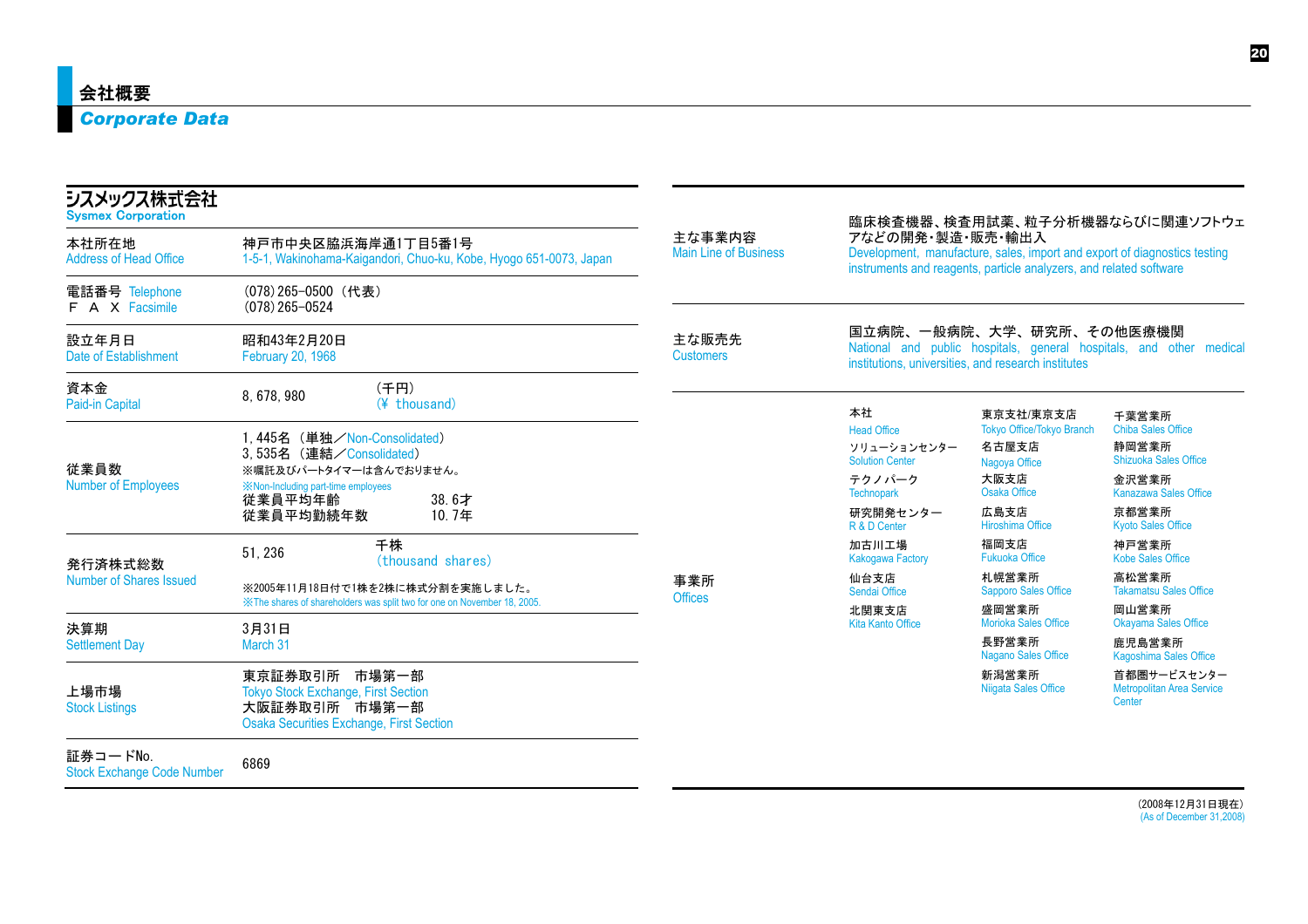# <mark>■ 連結子会社および関連会社</mark><br>■ Consolidated Subsidia

|                                             | 会社名                                        |          | 所在地                |                                  |  |  |
|---------------------------------------------|--------------------------------------------|----------|--------------------|----------------------------------|--|--|
|                                             | <b>Corporate Name</b>                      |          | Location           | <b>Equity Qwnership by Group</b> |  |  |
| シスメックス国際試薬株式会社                              | SYSMEX INTERNATIONAL REAGENTS CO., LTD.    | 日本       | Japan              | 100                              |  |  |
| シスメックスメディカ株式会社                              | <b>SYSMEX MEDICA CO., LTD.</b>             | 日本       | Japan              | 100                              |  |  |
| シスメックスTMC株式会社                               | <b>SYSMEX TMC., LTD.</b>                   | 日本       | Japan              | 100                              |  |  |
| シスメックス物流株式会社                                | SYSMEX LOGISTICS CO., LTD.                 | 日本       | Japan              | 100                              |  |  |
| シスメックスRA株式会社                                | <b>SYSMEX RACO., LTD.</b>                  | 日本       | Japan              | 96                               |  |  |
| シスメックスCNA株式会社                               | <b>SYSMEX CNA CO., LTD.</b>                | 日本       | Japan              | 100                              |  |  |
| シスメックス・ビオメリュー株式会社*                          | <b>SYSMEX bioMerieux Co., LTD.*</b>        | 日本       | Japan              | 34                               |  |  |
| SYSMEX AMERICA, INC.                        |                                            | 米国       | U.S.A.             | 100                              |  |  |
| SYSMEX REAGENTS AMERICA, INC.               |                                            | 米国       | U.S.A.             | 100                              |  |  |
| SYSMEX DO BRASIL INDUSTRIA E COMERCIO LTDA. |                                            | ブラジル     | <b>Brazil</b>      | 100                              |  |  |
| SYSMEX CANADA, INC.                         |                                            | カナダ      | Canada             | 100                              |  |  |
| SYSMEX EUROPE GMBH                          |                                            | ドイツ      | Germany            | 100                              |  |  |
| SYSMEX DEUTSCHLAND GMBH                     |                                            | ドイツ      | Germany            | 100                              |  |  |
| <b>WELLTEC GMBH</b>                         |                                            | ドイツ      | Germany            | 75                               |  |  |
| <b>SYSMEX UK LIMITED</b>                    |                                            | 英国       | U.K.               | 100                              |  |  |
| SYSMEX LOGISTICS UK LTD.                    |                                            | 英国       | U.K.               | 100                              |  |  |
| SYSMEX BELGIUM S.A.                         |                                            | ベルギー     | <b>Belgium</b>     | 100                              |  |  |
| SYSMEX FRANCE S.A.S.                        |                                            | フランス     | France             | 100                              |  |  |
| SYSMEX BELGIUM IT SLOVAKIA, S.R.O.          |                                            | スロバキア    | <b>Slovakia</b>    | 100                              |  |  |
| SYSMEX POLSKA S.P.ZO.O.                     |                                            | ポーランド    | Poland             | 100                              |  |  |
| SYSMEX SOUTH AFRICA (PTY) LTD.              |                                            | アフリカ     | Africa             | 100                              |  |  |
| <b>SYSMEX DIGITANA AG</b>                   |                                            | スイス      | Switzerland        | 80                               |  |  |
| SYSMEX AUSTRIA GMBH                         |                                            | オーストリア   | Austria            | 100                              |  |  |
| SYSMEX SLOVAKIA S.R.O.                      |                                            | スロバキア    | <b>Slovakia</b>    | 100                              |  |  |
| SYSMEX HUNGARIA KFT.                        |                                            | ハンガリー    | Hungary            | 100                              |  |  |
| SYSMEX CZ S.R.O.                            |                                            | チェコ      | Czech              | 100                              |  |  |
| SYSMEX MIDDLE EAST FZ LLC                   |                                            | アラブ首長国連邦 | <b>UAE</b>         | 100                              |  |  |
| 済南希森美康医用電子有限公司                              | JINAN SYSMEX MEDICAL ELECTRONICS CO., LTD. | 中国       | China              | 100                              |  |  |
| 希森美康香港有限公司                                  | <b>SYSMEX HONG KONG LIMITED</b>            | 中国       | China              | 100                              |  |  |
| 希森美康医用電子(上海)有限公司                            | <b>SYSMEX SHANGHAI LTD.</b>                | 中国       | China              | 100                              |  |  |
| 希森美康電脳技術(上海)有限公司                            | SYSMEX INFOSYSTEMS CHINA, LTD.             | 中国       | China              | 100                              |  |  |
| 希森美康生物科技(無錫)有限公司                            | <b>SYSMEX WUXI CO., LTD.</b>               | 中国       | China              | 100                              |  |  |
| SYSMEX ASIA PACIFIC PTE LTD.                |                                            | シンガポール   | Singapore          | 100                              |  |  |
| SYSMEX (MALAYSIA) SDN BHD                   |                                            | マレーシア    | <b>Malaysia</b>    | 100                              |  |  |
| SYSMEX INDIA PVT. LTD.                      |                                            | インド      | India              | 100                              |  |  |
| SYSMEX (THAILAND) CO., LTD.                 |                                            | タイ       | <b>Thailand</b>    | 100                              |  |  |
| SYSMEX SAN TUNG CO., LTD.                   |                                            | 台湾       | <b>Taiwan</b>      | 51                               |  |  |
| SYSMEX NEW ZEALAND LIMITED                  |                                            | ニュージーランド | <b>New Zealand</b> | 100                              |  |  |
| PT. SYSMEX INDONESIA                        |                                            | インドネシア   | Indonesia          | 100                              |  |  |